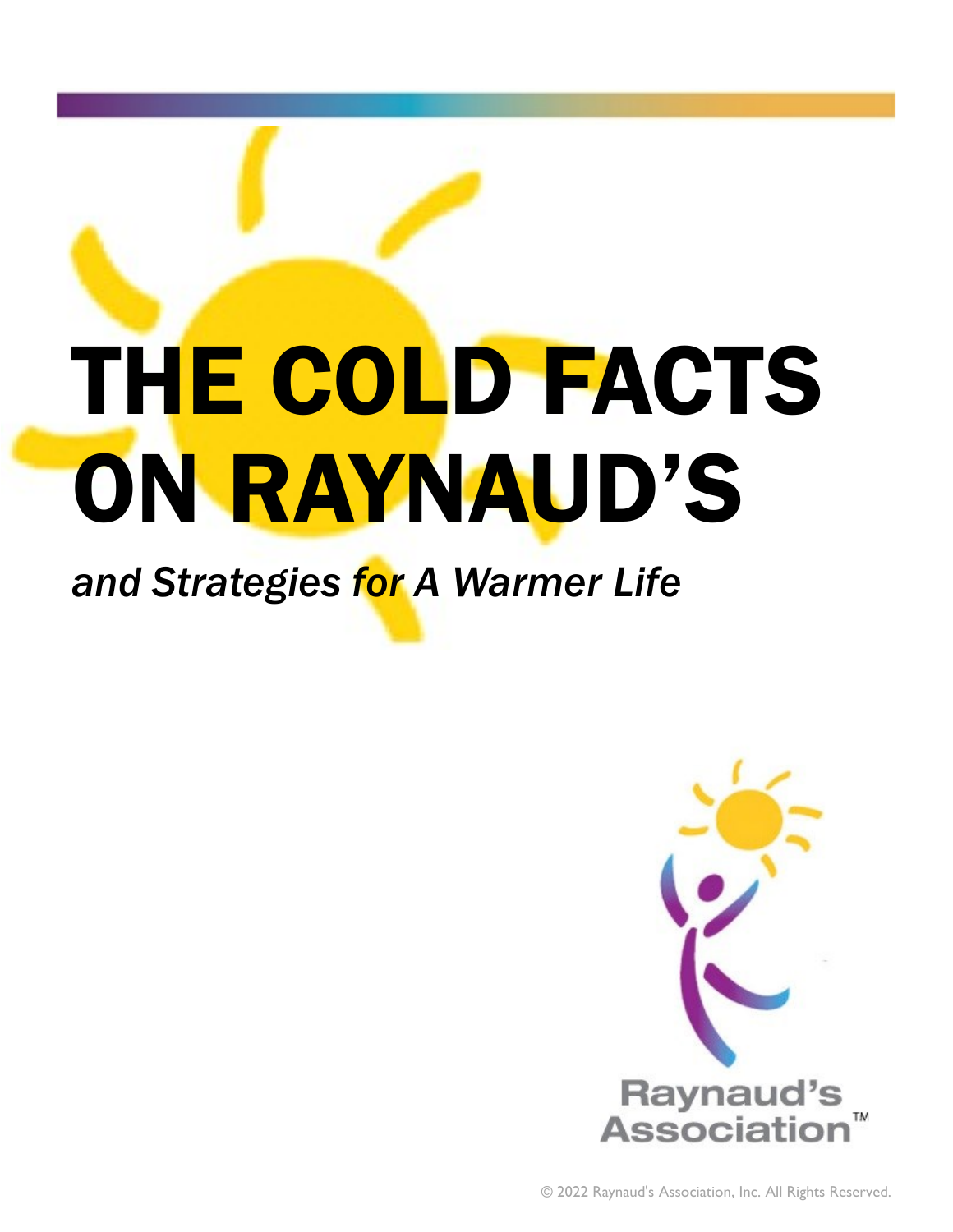![](_page_1_Picture_0.jpeg)

*Produced with the generous support of Sweater Chalet ([www.sweaterchalet.com\),](https://www.sweaterchalet.com/) an online merchant offering 100% wool quality clothing, including Norlender, Dachstein Woolwear, and Öjbro's gloves and mittens.*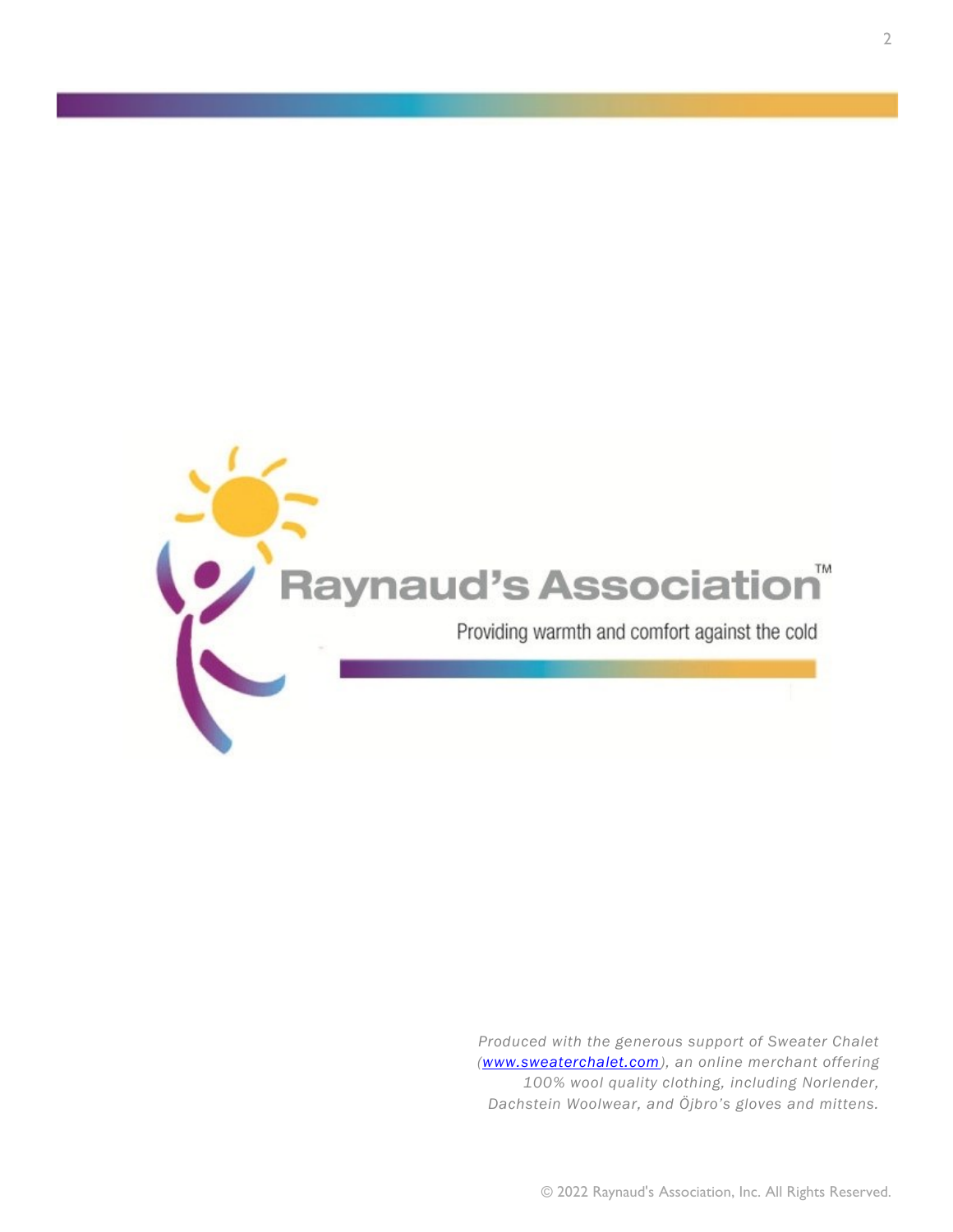### **CONTENTS**

| Introduction                                     |    |
|--------------------------------------------------|----|
| What is Raynaud's?                               | 6  |
| How Common is Raynaud's?                         | 12 |
| <b>Diagnosis &amp; Treatments</b>                | 15 |
| Coping with Raynaud's &<br><b>Related Issues</b> | 22 |
| <b>Raynaud's Research</b>                        | 29 |
| The Raynaud's Association:<br>A warm voice       | 35 |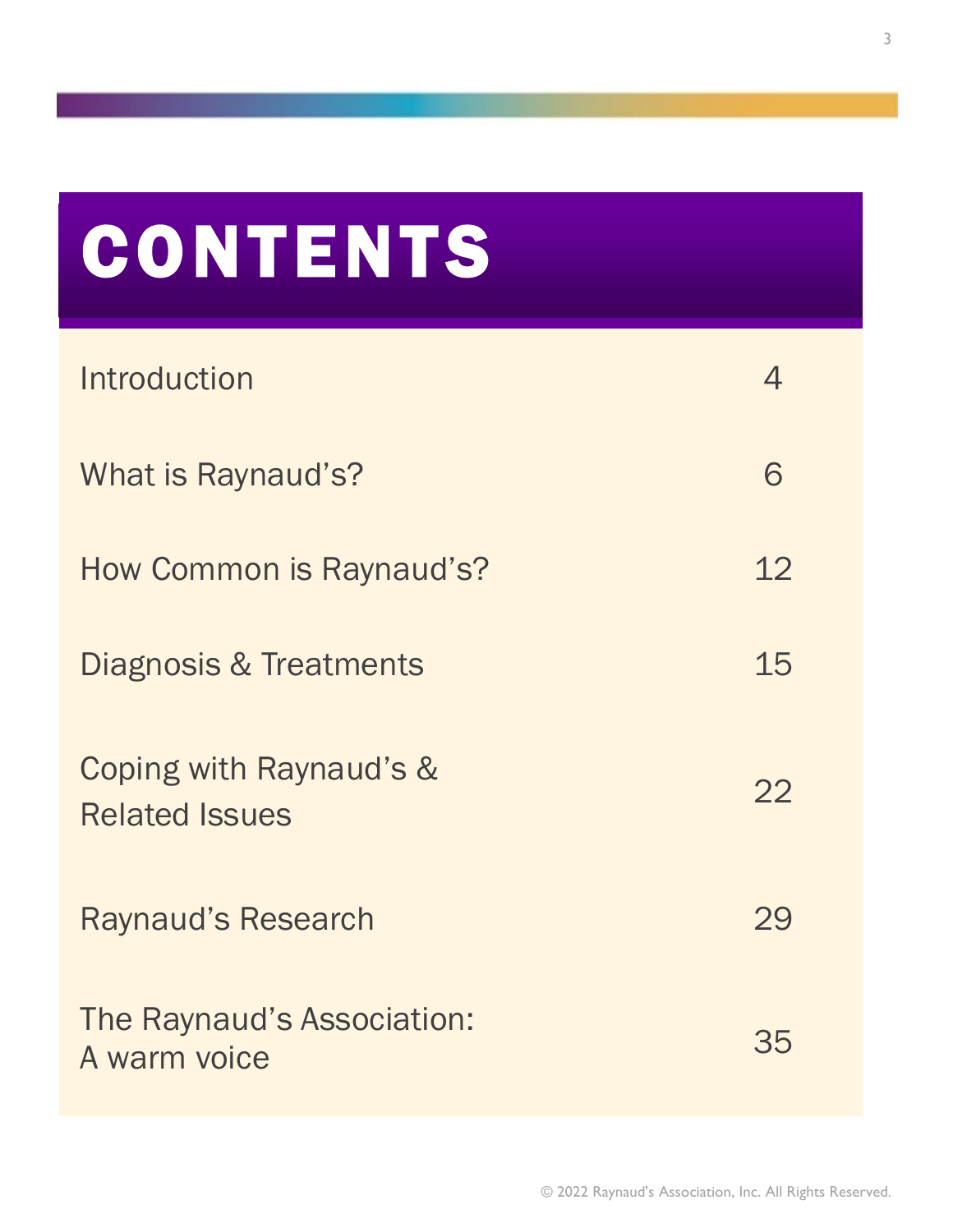### INTRODUCTION

An estimated 5 to 10% of all Americans suffer from Raynaud's Phenomenon, an exaggerated sensitivity to cold that can cause significant pain and inconvenience all year round.

It's been over a hundred years since Raynaud's was first discovered by the medical community, and still little is known about the condition, its cause or a cure.

Why would a disease that affects more people than noted "telethon" causes be so unknown to most people? Because of all the millions who suffer from Raynaud's, only one out of every five will seek treatment. And that means many sufferers risk long-term damage that can be mitigated by preventative measures, and a portion of sufferers may miss the first sign of a more serious medical condition.

The purpose of this guide is to help Raynaud's sufferers, their families and friends better understand this widespread but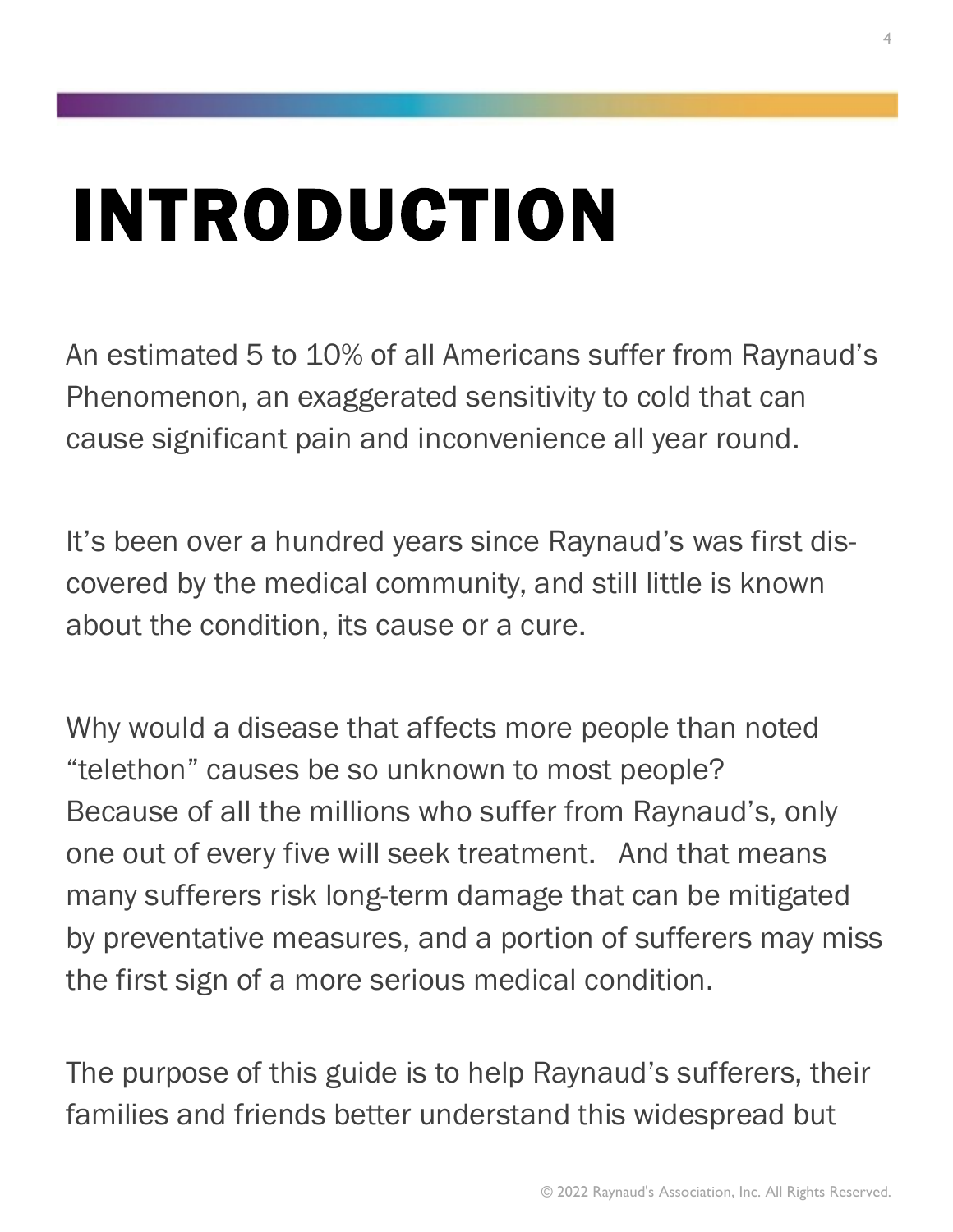little-known medical condition, arm themselves with knowledge for living a better, more comfortable life, and provide the peace of mind that they are not alone in this journey for warmth and comfort.

We encourage you to share this guide with those you know and love who've been frustrated looking for answers and support in seeking shelter from the cold.

> *Of all the millions who suffer from Raynaud's, only one out of every five will seek treatment.*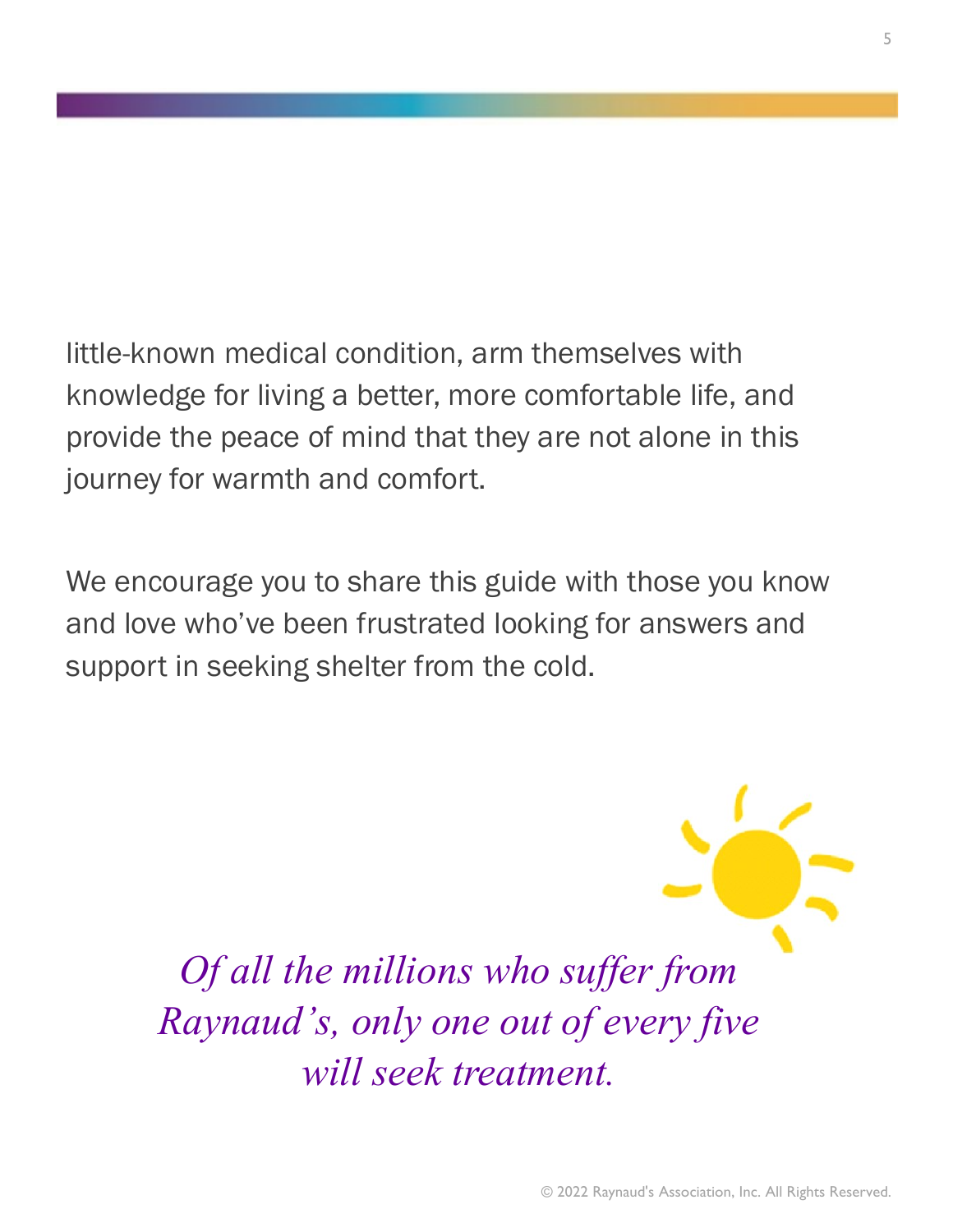## WHAT IS RAYNAUD'S?

Raynaud's (ray-NODES) is a disorder of the small blood vessels of the extremities, reducing blood flow.

When exposed to cold, the blood vessels go into spasms, which may cause pain, numbness, throbbing and tingling. Emotional distress may also trigger such a response.

The fingers are usually the primary affected areas, although toes, nose, ears and other extremities may be involved. In a

![](_page_5_Figure_4.jpeg)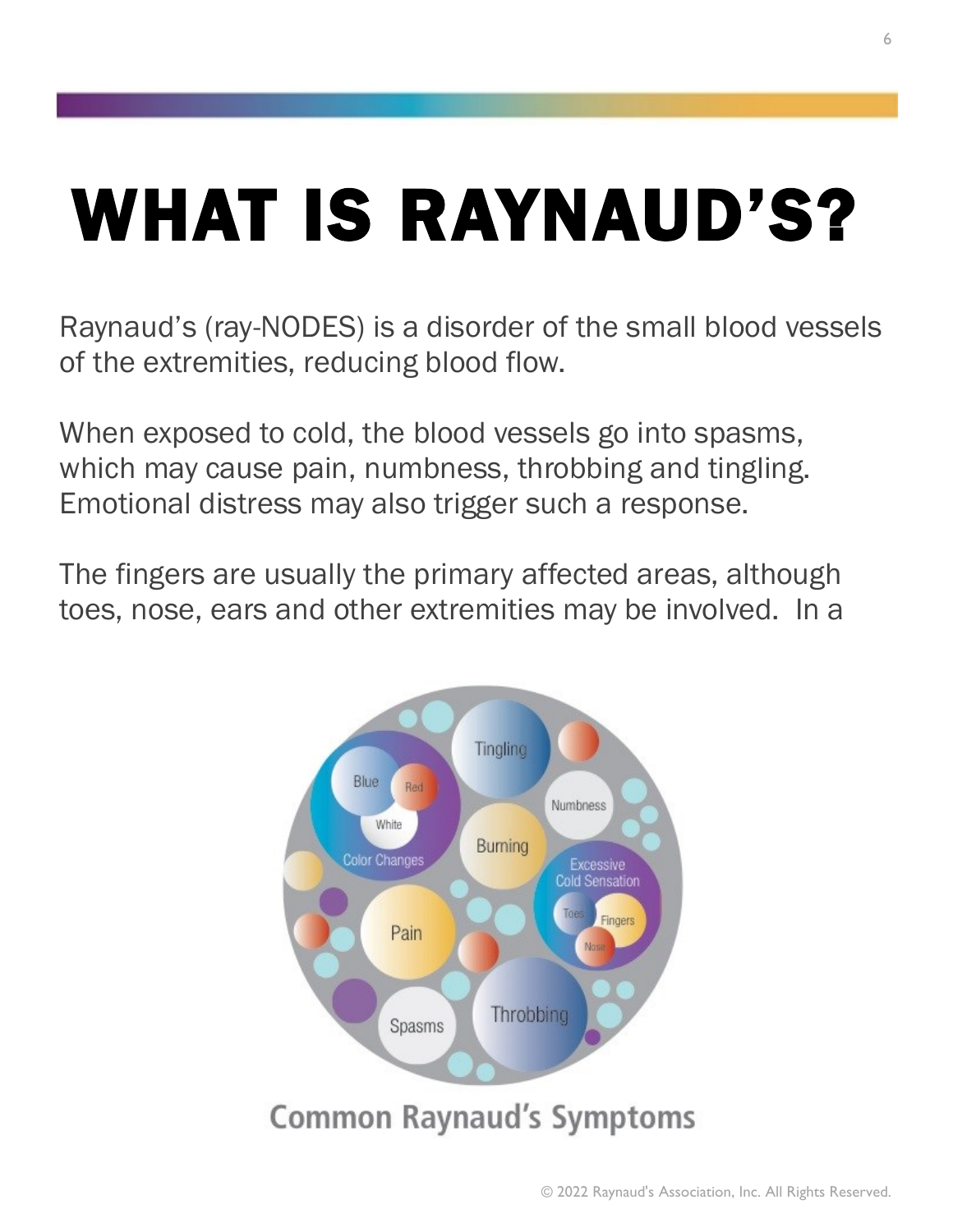typical case, fingers turn white or blue (or both) within minutes of cold exposure, then become red when they warm up.

These color changes, which may vary from person to person, are an exaggeration of a normal response to cold exposure. A normal cold response in the hands is a blotchy red and white pattern. Raynaud's-type color changes are distinctively different.

#### PRIMARY VS. SECONDARY RAYNAUD'S

The disorder has been called Raynaud's "phenomenon," "syndrome" or "disease." Although physicians have used these terms to identify different types, today the words are used interchangeably.

There are, however, two major kinds of Raynaud's that are important to recognize:

*Primary Raynaud's*, the most common type, is not linked to another underlying medical condition or disease. There is no apparent cause for the phenomenon to occur. Primary Raynaud's is not usually "disabling" in the typical sense, but sufferers can experience great discomfort and pain – requiring lifestyle adjustments to minimize exposure to cold and stress.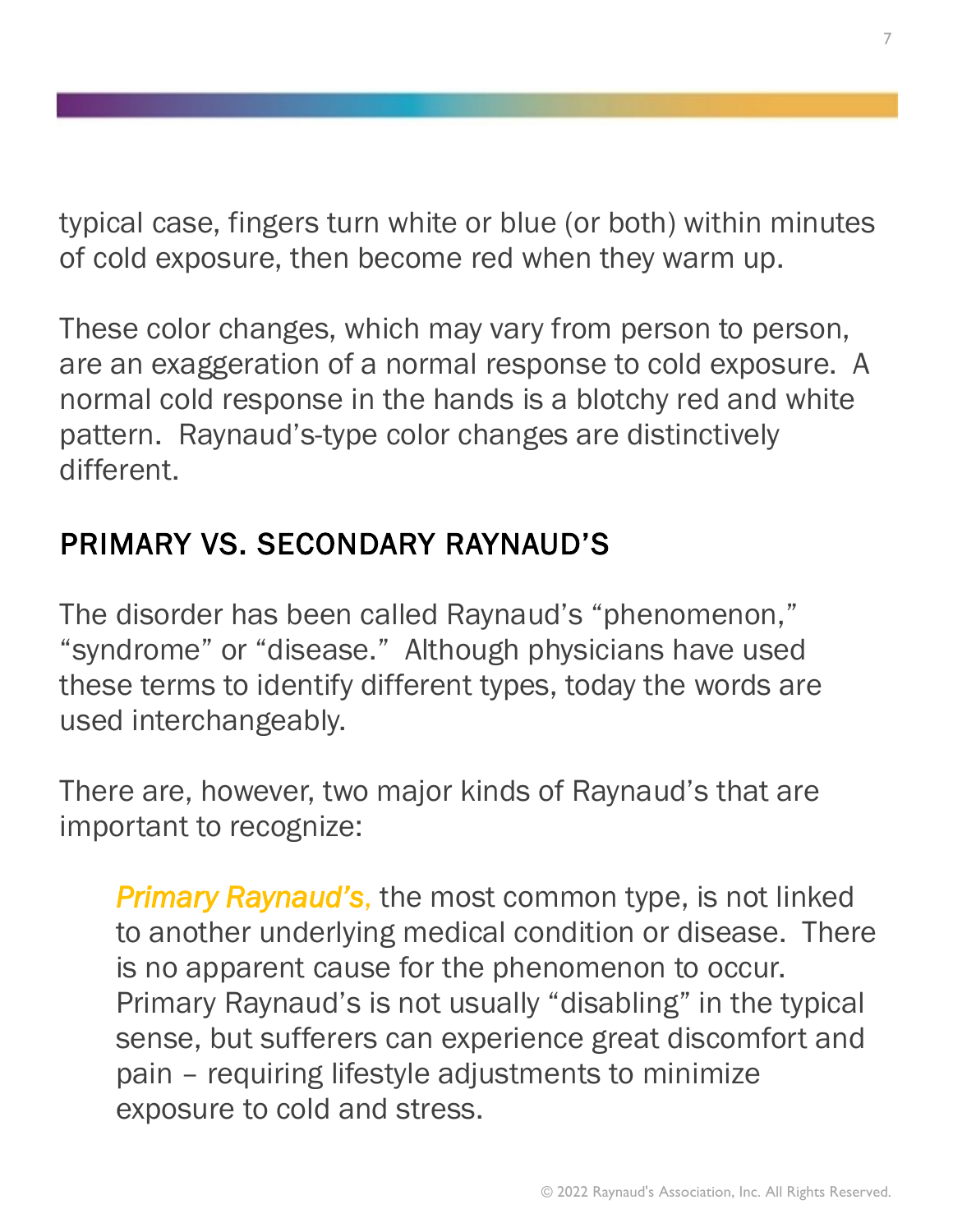*Secondary Raynaud's* is the term used when Raynaud's is associated with (is secondary to) another medical condition or disease, often of a rheumatic nature such as scleroderma (also known as systemic sclerosis) or systemic lupus erythematosus.

Often, Raynaud's symptoms are the first sign that such an underlying connective tissue disease exists. Patients with the secondary form are more likely to suffer more serious problems from Raynaud's, such as skin ulcers (which can cause serious long-term damage to the blood vessels) or even gangrene.

#### IDENTIFYING PRIMARY VS. SECONDARY RAYNAUD'S

The form is determined by a careful examination from a physician, who looks for signs of an underlying disease (for example, thickened skin in scleroderma, or sun-sensitive skin rashes in lupus). A blood test known as the ANA (antinuclear antibody test) is usually done. If the workup is negative for symptoms of other diseases, and the ANA is negative, it is likely that the Raynaud's is primary. However, it may take years for other disease signs to develop, so your physician may want to follow a patient for a few years before assuring them that nothing else is likely to happen.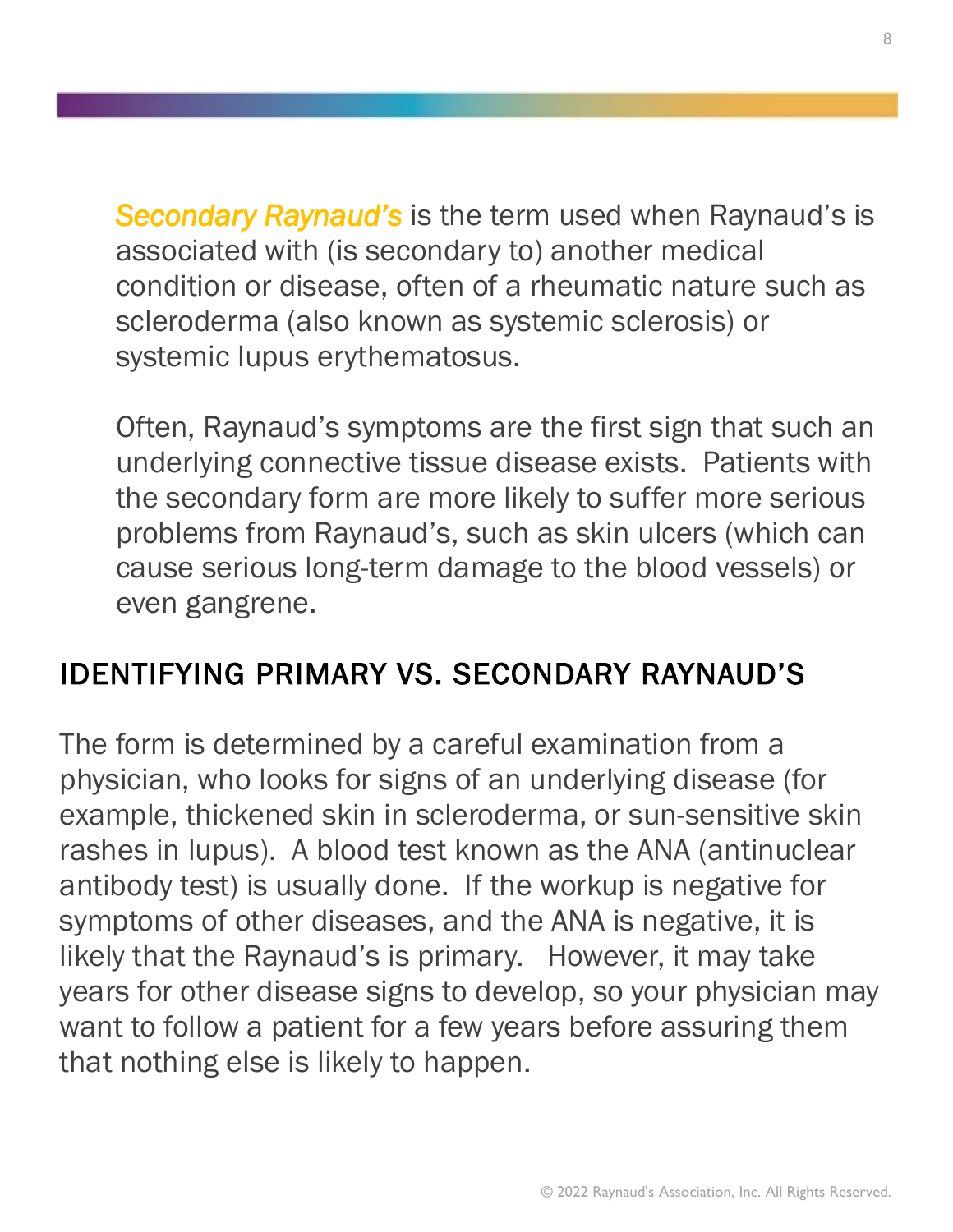A positive ANA is only a marker for the presence of an underlying connective tissue disease. However, some people have a positive ANA for many years but never develop any symptoms of scleroderma, lupus or another rheumatic disease. In most of these cases, the patient is said to have an "undifferentiated connective tissue disease." Other than watching the patient closely for signs of another disorder, the treatment is virtually the same as for primary Raynaud's.

As common as Raynaud's is in the general population, fortunately only a small percent of people with Raynaud's are classified as having the secondary form.

Sometimes the onset of Raynaud's occurs months or years before a secondary connective tissue disease presents itself. That's why it's important to have regular medical checkups. Again, the chance that Raynaud's symptoms indicate a serious disease is low.

#### WHERE DID THE NAME RAYNAUD'S COME FROM?

Dr. Maurice Raynaud was a French physician who published a report in 1862 of a young woman whose fingertips changed colors when she was cold or under stress. He is credited with the discovery of the condition.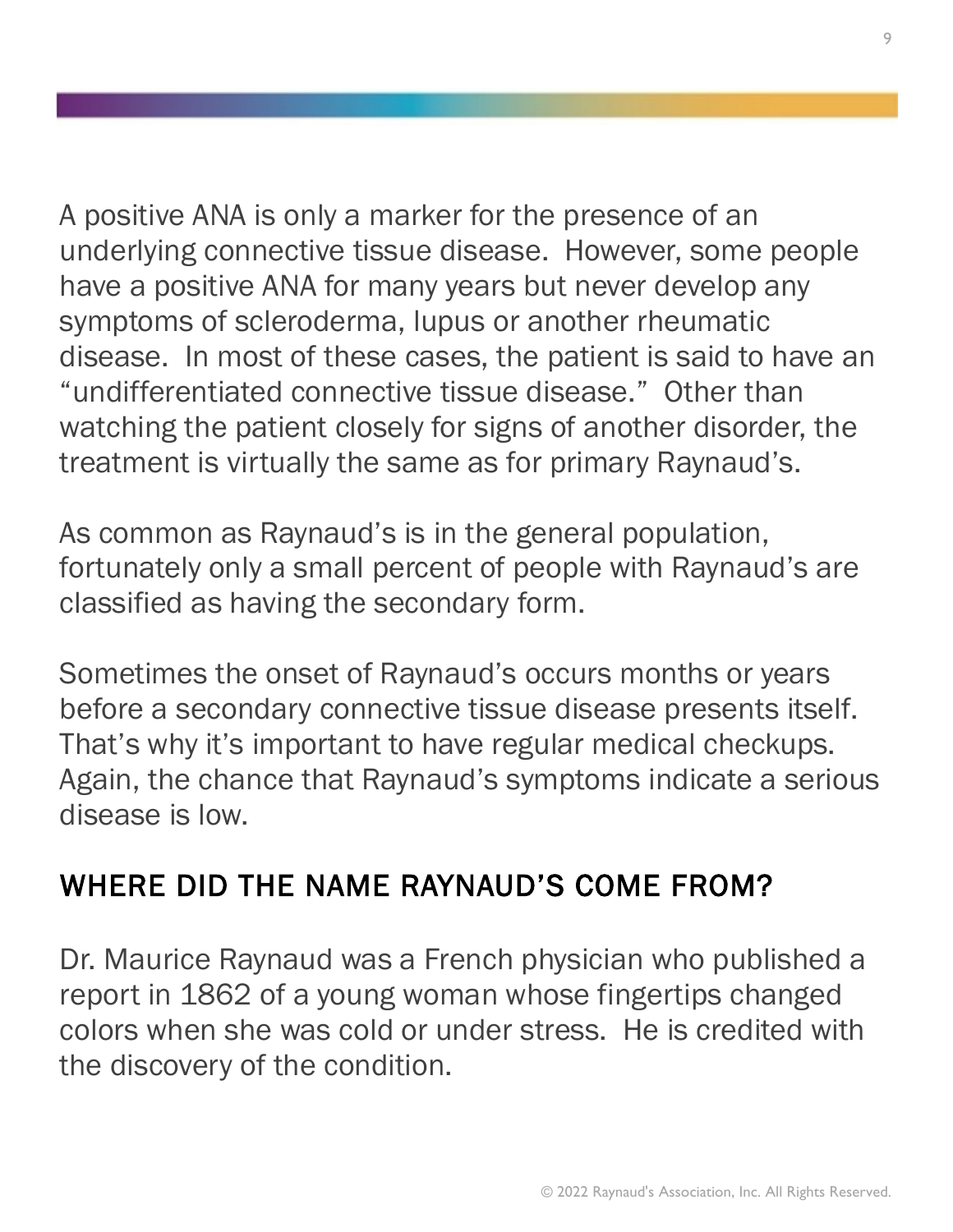#### IS IT HEREDITARY?

Researchers haven't determined a specific genetic link for Raynaud's, although in many families, more than one member has the condition. Usually, however, it is the more benign, "Primary Raynaud's."

As a true genetic factor has not been clinically proven, it is uncertain as to whether or not family connections are based on increased awareness of the condition among relatives or true heredity.

#### WHAT CAUSES RAYNAUD'S?

Although we know many of the common triggers that create Raynaud's episodes in individuals, the basic cause of Raynaud's in most cases is still a mystery. However, there has been a link established between Raynaud's and some autoimmune diseases (although it must be emphasized that the vast majority of Raynaud's patients do *not* have those diseases). Raynaud's may precede such diseases by years.

Raynaud's also may signal damage to the blood vessels caused by occupational injuries (from using jackhammers, for example), trauma, excessive smoking, circulatory problems, drug use or exposure to certain chemicals and toxic substances.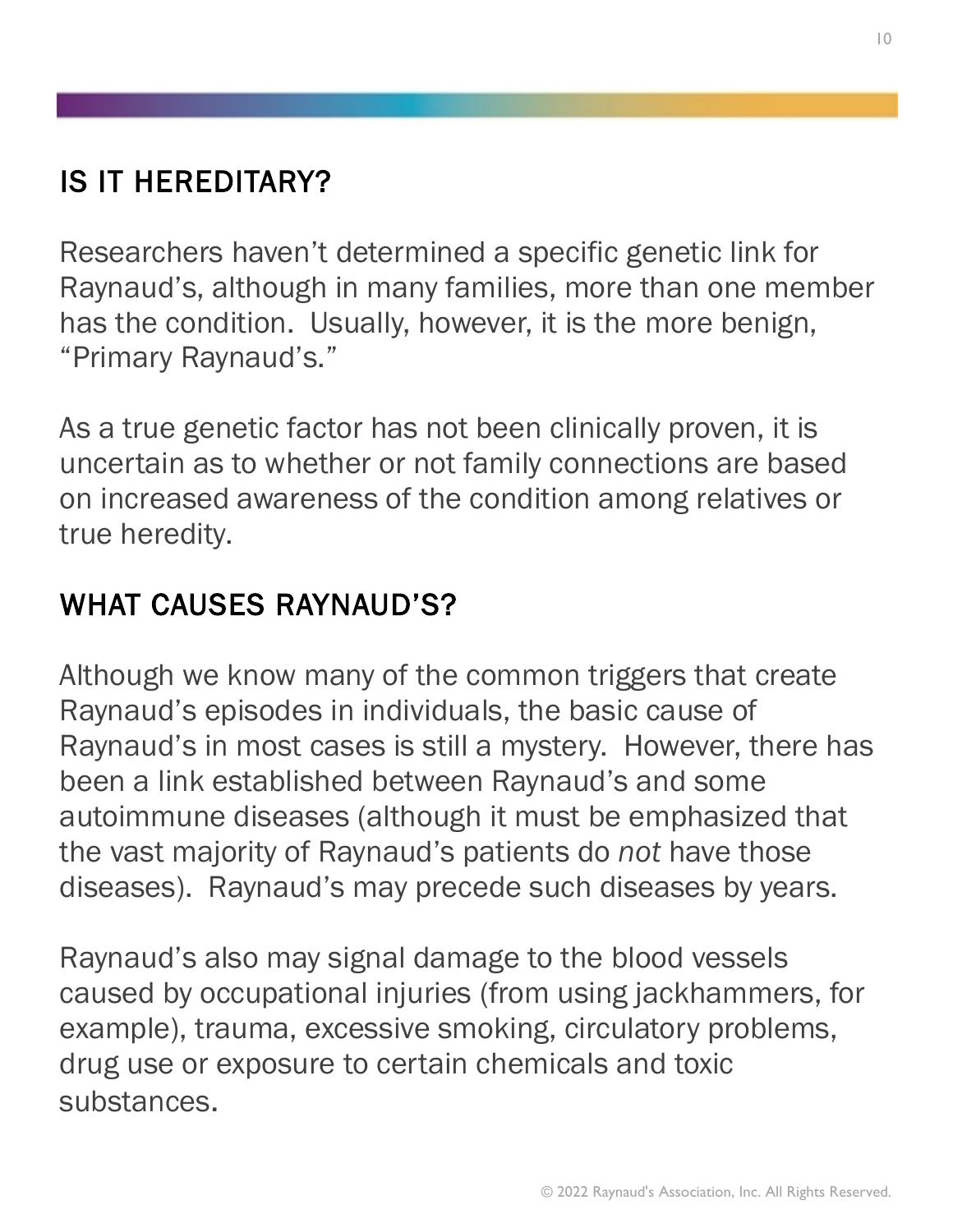![](_page_10_Picture_0.jpeg)

*Often, Raynaud's symptoms are the first sign that a more serious underlying connective tissue disease exists...Sometimes the onset of Raynaud's occurs months or years before a secondary disease presents itself. That's why it's important to have regular medical checkups.*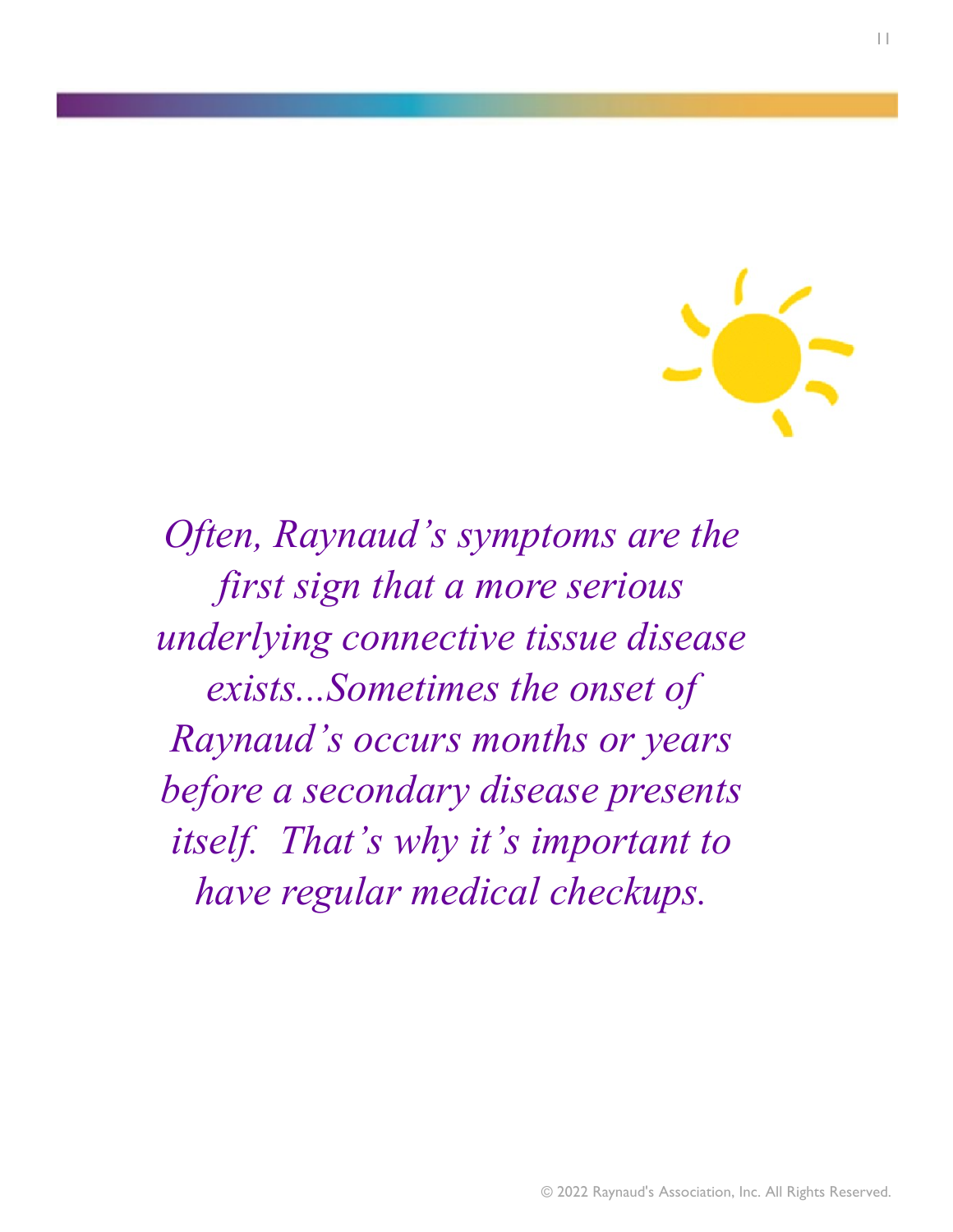## HOW COMMON IS RAYNAUD'S?

Raynaud's is very prevalent, affecting as much as 5 to 10 percent of the population – that's 15 to 30 million people.

Fortunately, some 90 percent of these are classified as Primary Raynaud's patients. The overwhelming majority of Raynaud's patients are women, for reasons not yet clearly understood.

![](_page_11_Picture_3.jpeg)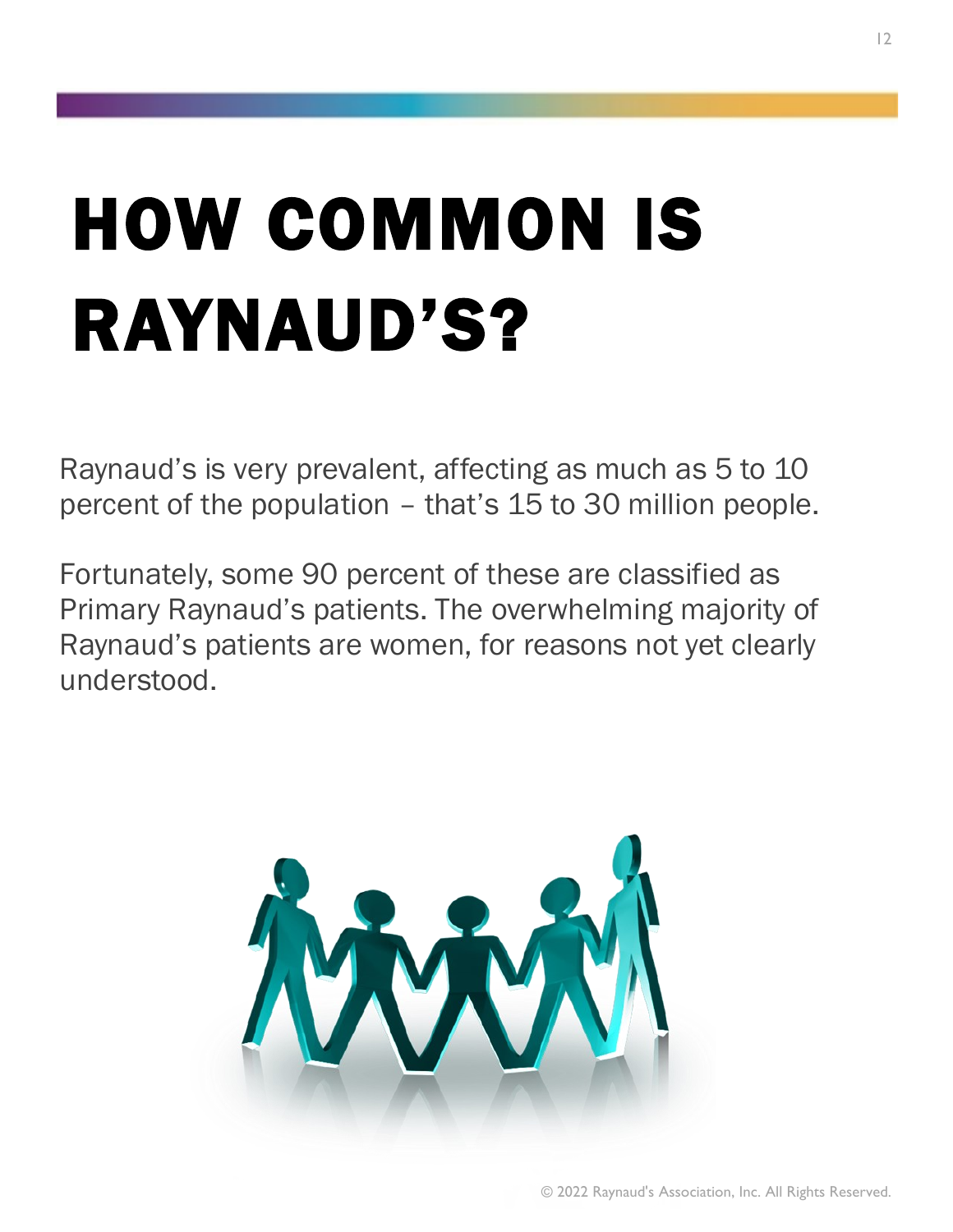For such a widespread condition, awareness is very limited. Only 1 in 10 sufferers will become aware their discomfort is medically related and actively seek treatment.

#### WHO GETS RAYNAUD'S?

While Raynaud's is seen in all population groups, we do know that women are affected nine times more than men. Researchers estimate Raynaud's affects as many as 20% of all women in their childbearing years. That's one in five women from their early teens into their early 50's.

Men and children – even babies – also get Raynaud's. When it occurs in teenagers (mostly female), they tend to develop Raynaud's around the time of puberty. In some cases, the symptoms disappear when the individuals are in their twenties.

#### IF RAYNAUD'S IS SO COMMON, HOW COME MOST PEOPLE HAVE NEVER HEARD OF IT?

For many people, symptoms are mild and not particularly troublesome. They may think they are merely "cold-sensitive" or have "poor circulation." These individuals often don't seek medical attention, or may not consider it noteworthy to mention to their physicians.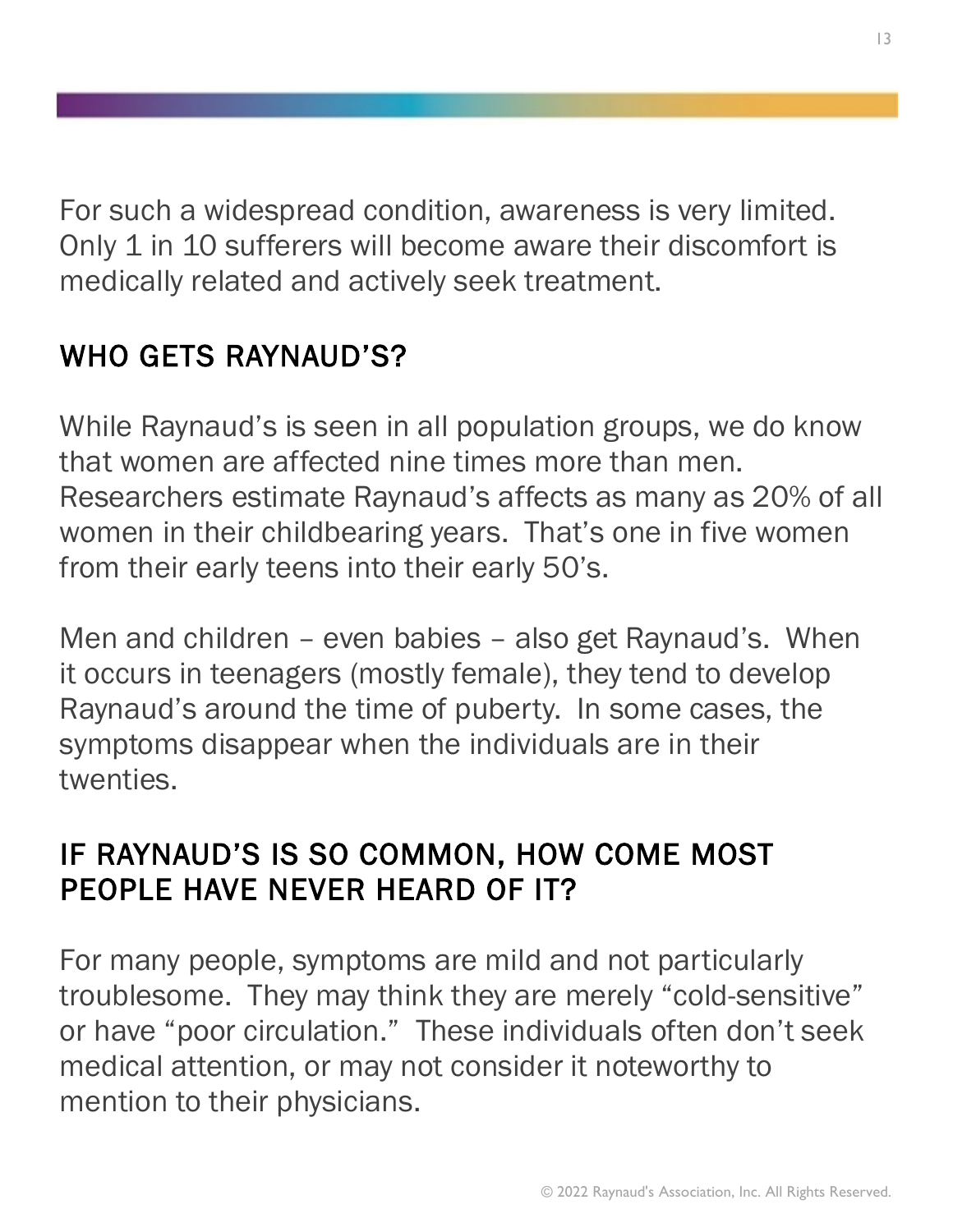Often people with Raynaud's symptoms don't seek medical attention until they experience painful attacks and/or develop fingertip sores or ulcerations that don't heal after weeks or months.

The Raynaud's Association was created primarily to raise awareness of this disorder: to help people identify their condition and to seek medical intervention to determine whether or not an underlying - potentially serious - medical condition exists. In addition, the Raynaud's Association provides support, resources and credible information to Raynaud's sufferers.

![](_page_13_Picture_2.jpeg)

*Raynaud's is very prevalent, affecting as much as 5 to 10 percent of the population, and as many as 20 percent of all women in their childbearing years.*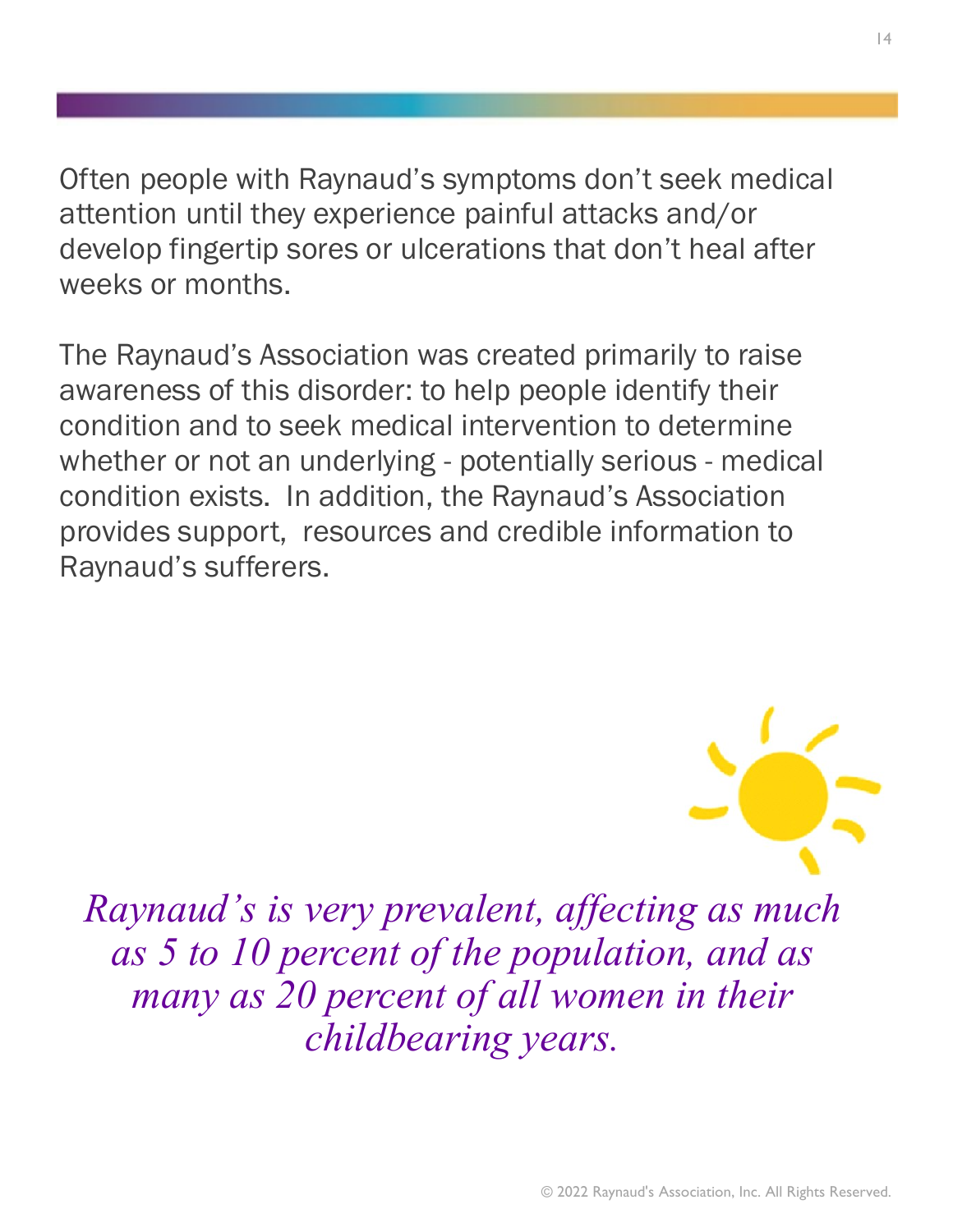# DIAGNOSIS & TREATMENTS

Doctors often make the diagnosis based on the patient's description of the color changes that occur suddenly after being exposed to cold temperatures.

Sometimes doctors immerse the patient's hand in ice water to provoke an episode. However, this test doesn't always work as sometimes the whole body needs to be exposed to cold before an attack occurs.

![](_page_14_Picture_3.jpeg)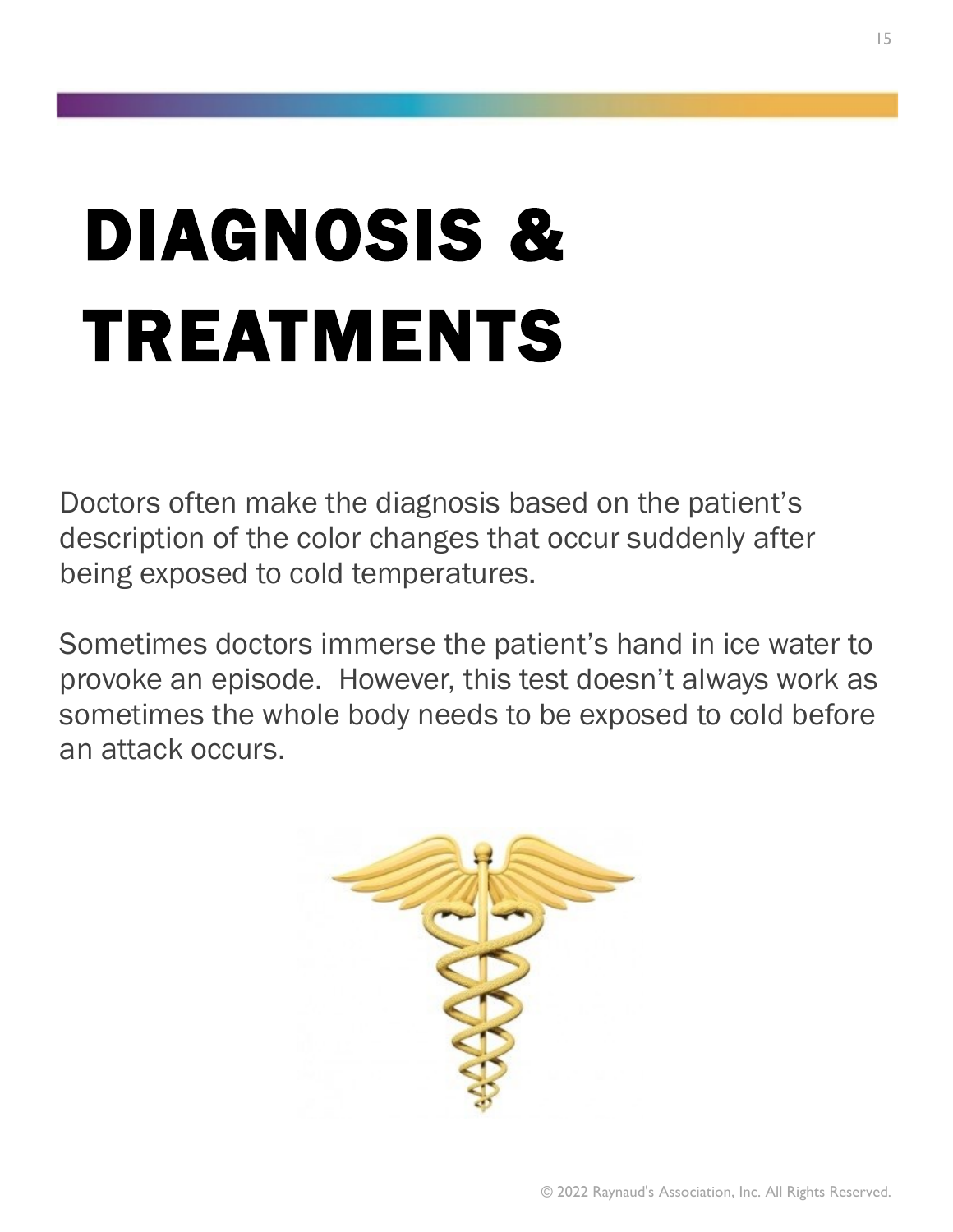There is no single blood test that identifies Raynaud's. However, doctors might order blood work to rule out the presence of auto-antibodies associated with scleroderma, lupus, mixed connective tissue disease, undifferentiated connective tissue disease, Sjogren's syndrome, and other diseases that have Raynaud's as a possible component.

Some specialists (usually rheumatologists) perform a nailfold capillaroscopy, a simple microscopic examination of the small blood vessels at the base of the fingernail. This test is used also to look for the presence of an underlying connective tissue disorder.

#### WHAT TYPE OF PHYSICIAN IS MOST FAMILIAR WITH RAYNAUD'S?

Rheumatologists are the most knowledgeable specialists about Raynaud's because they regularly treat people with the connective tissue diseases most closely associated with the condition (such as lupus, scleroderma and rheumatoid arthritis). Keep in mind that only a fraction of Raynaud's sufferers have one of these diseases. However, because an overwhelming number of patients with autoimmune conditions also have Raynaud's, rheumatologists see Raynaud's more often than most doctors. They therefore have a better understanding of the problems patients face and how best to treat them.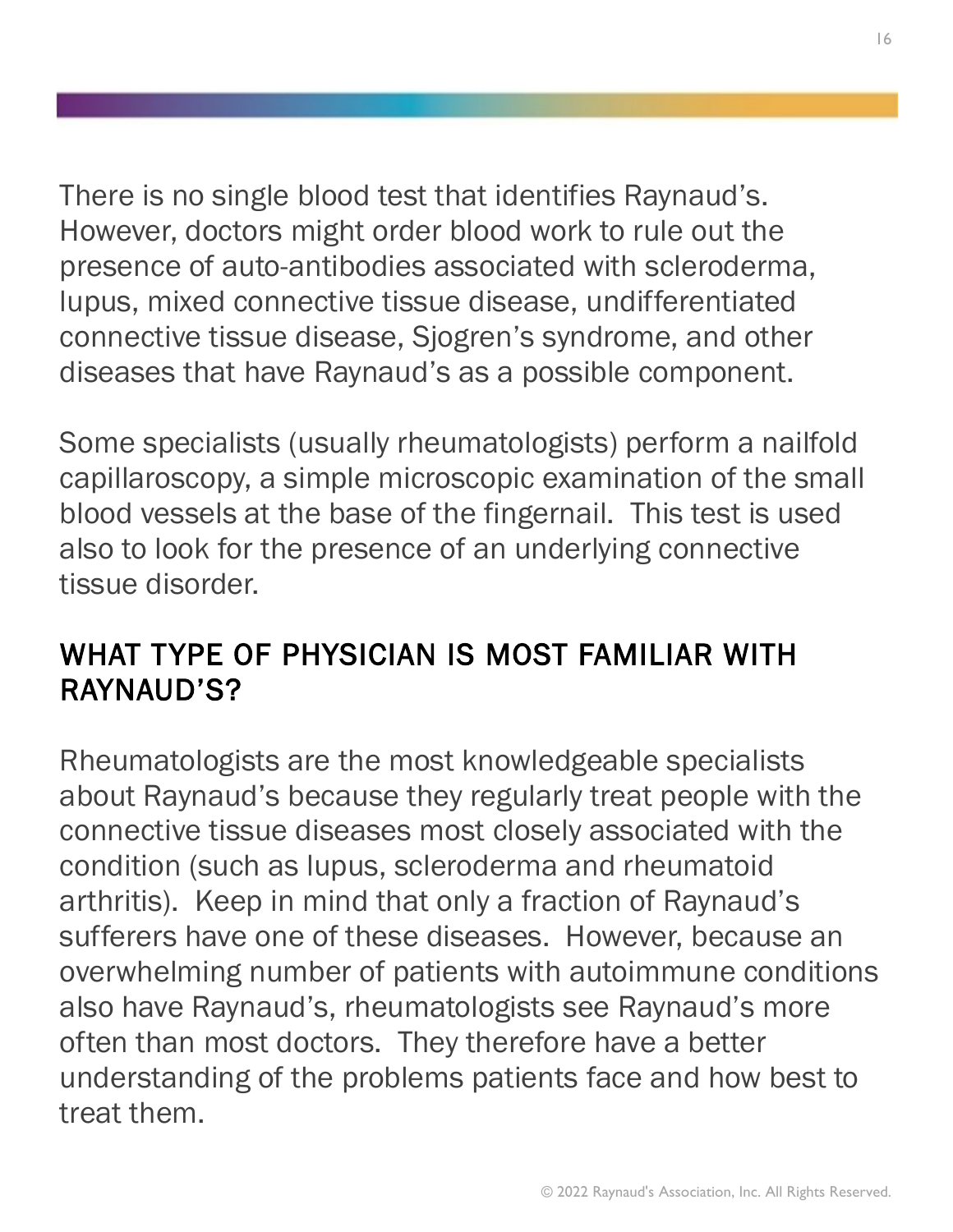Patients usually are referred to rheumatologists once their general physicians (internists, family doctors, general practitioners, etc.) determine there is probable cause to suspect Raynaud's. Another excellent referral source is the American College of Rheumatology. The organization's website provides names of qualified specialists within specific geographic areas:

<https://my.rheumatology.org/find-a-rheumatologist>

#### IS THERE A CURE?

Until the cause is found, a cure will remain elusive. Various treatments, however, work to control the severity and frequency of Raynaud's episodes.

#### IF THERE'S NO CURE, WHAT CAN A DOCTOR DO FOR ME?

If you have Raynaud's symptoms, a doctor can confirm the diagnosis and rule out any underlying medical causes that require treatment. Raynaud's lesions (or ulcers, as they are often called) can do permanent damage to blood vessels. Proper treatment is required to help them heal. Doctors also can provide information to help minimize the frequency and severity of Raynaud's episodes.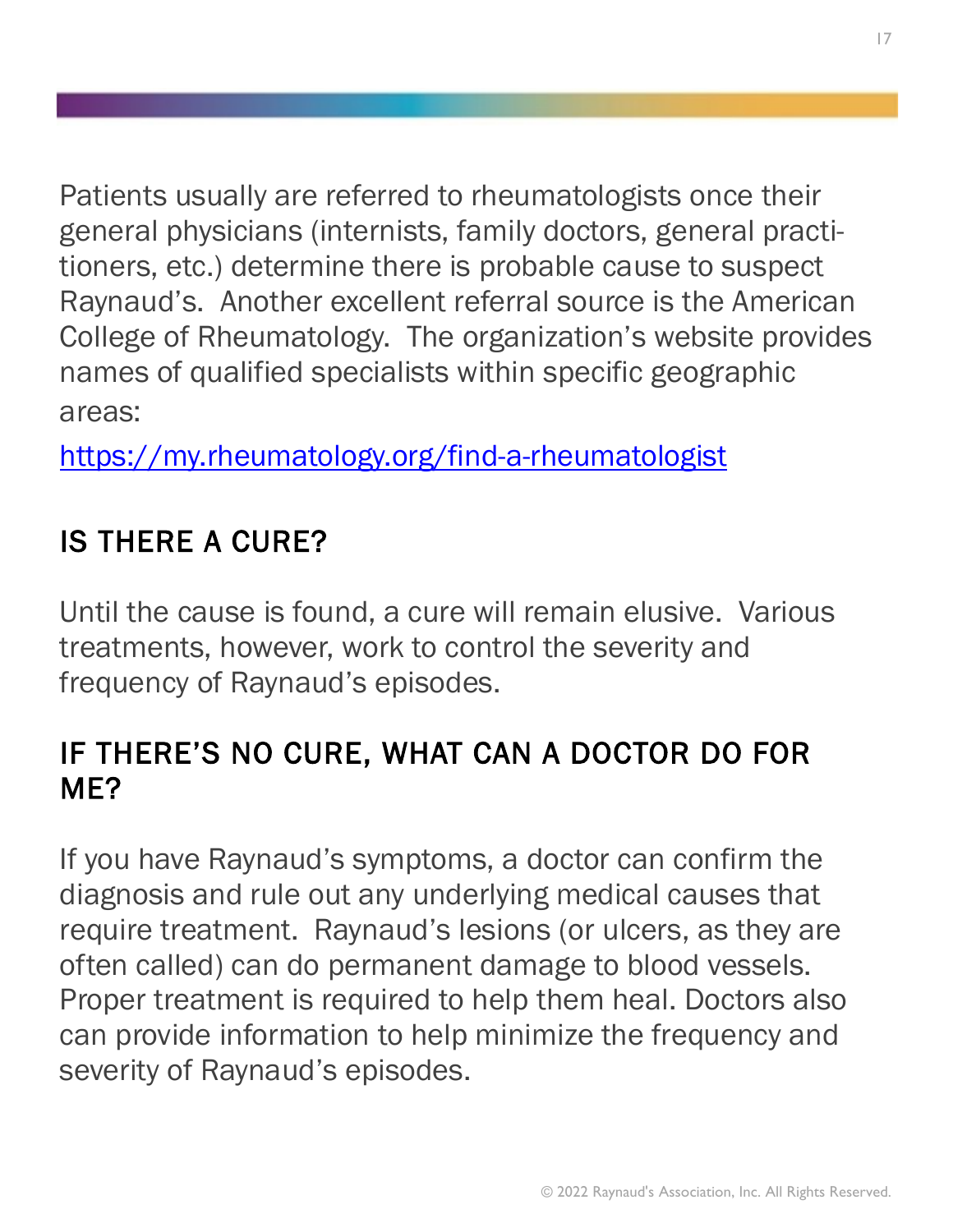#### WHAT IS THE TREATMENT FOR RAYNAUD'S?

Most experts agree the best way to handle Raynaud's is to avoid cold temperatures and stress. Such avoidance measures, obviously, are not always practical.

To date, there is no medication that eliminates Raynaud's attacks, but there are some medications that decrease their severity or frequency. The standard medication offered severe Raynaud's sufferers is in the family of calcium channel blockers. These drugs work to open up or dilate the blood vessels so the blood circulates more freely. They are the same medications given to people with high blood pressure. Topical antibiotics or nitroglycerin paste or patches may be prescribed to protect against infected skin ulcers. The calcium channel blocker nifedipine is also available in a topical form for patients who can't easily tolerate the oral medications.

If your blood pressure is already low, you may not be a candidate for some of these treatments. These medications can cause side effects such as ankle swelling, light-headedness and headaches. As different brands and generic forms of these drugs are available, work closely with your doctor to determine what works best for your body. Should you choose to go on medication, be aware it does take time to see results.

Self-help, relaxation techniques, such as biofeedback and tai chi, work for some people to minimize the severity of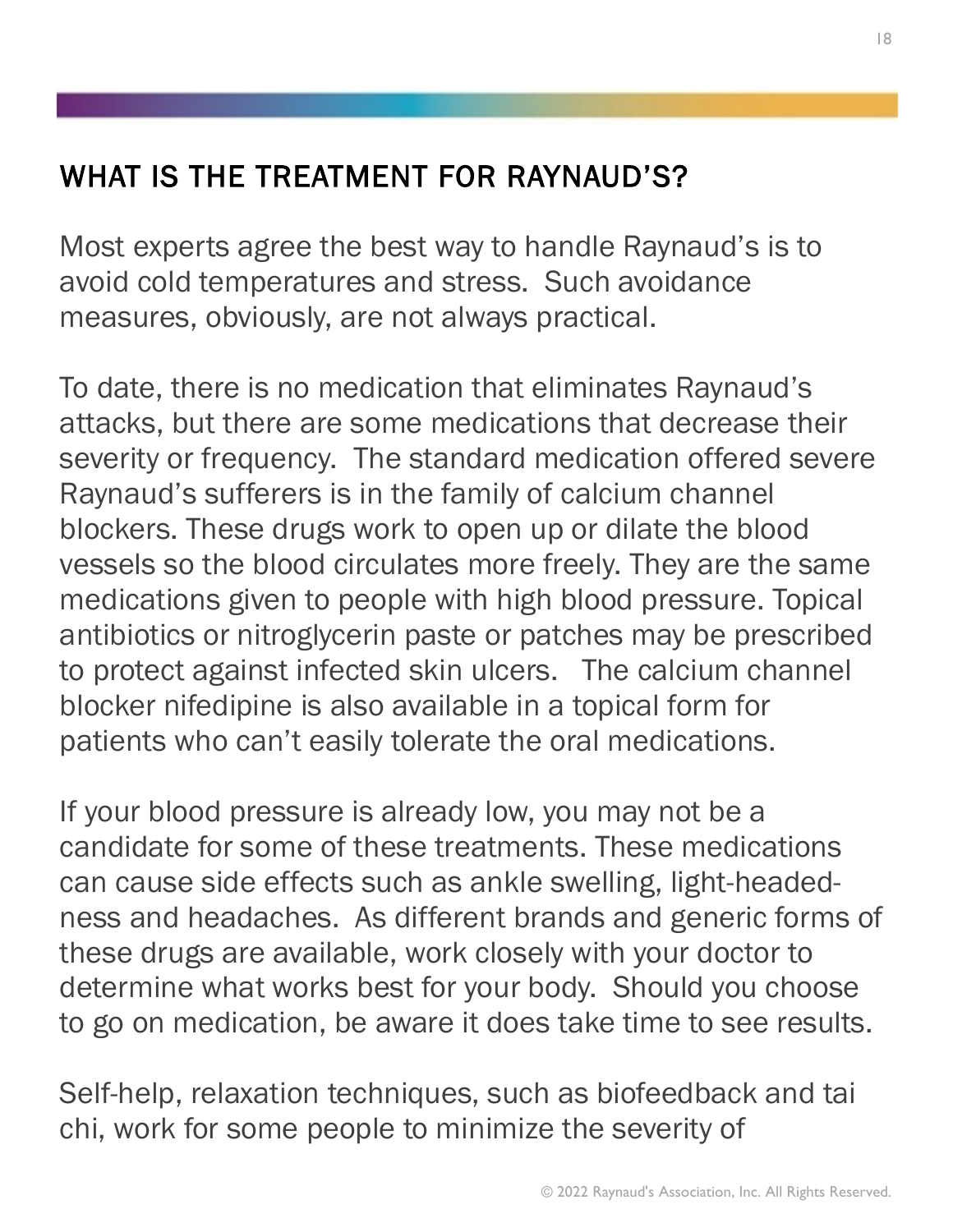Raynaud's attacks. These methods require a great deal of practice and commitment to achieve real results. They won't be effective for everyone, particularly for more severe secondary Raynaud's sufferers. A regular exercise regimen helps to increase blood supply to body tissues. Some people claim to have success with natural and holistic remedies, but these have not been verified as effective for everyone. Be sure to make your doctor aware if you are taking, or plan to use, any such supplements, as they may interact with other medications or have negative side effects.

The importance of receiving medical help when ulcers are present cannot be overemphasized. Untreated ulcers could become infected or cause permanent blood vessel damage. In the most severe instances, surgery or amputation of fingertips or toes may be necessary.

#### SURGICAL PROCEDURE TO IMPROVE RAYNAUD'S

When Raynaud's is very severe, resulting in intolerable pain and ulcers that don't respond to medications, your physician may suggest a surgical procedure called a digital sympathectomy. In this procedure, a surgeon cuts the tiny nerves to the arteries of the fingers.

The procedure isn't always effective, and the benefits generally will not last. However, this "last ditch" approach may preserve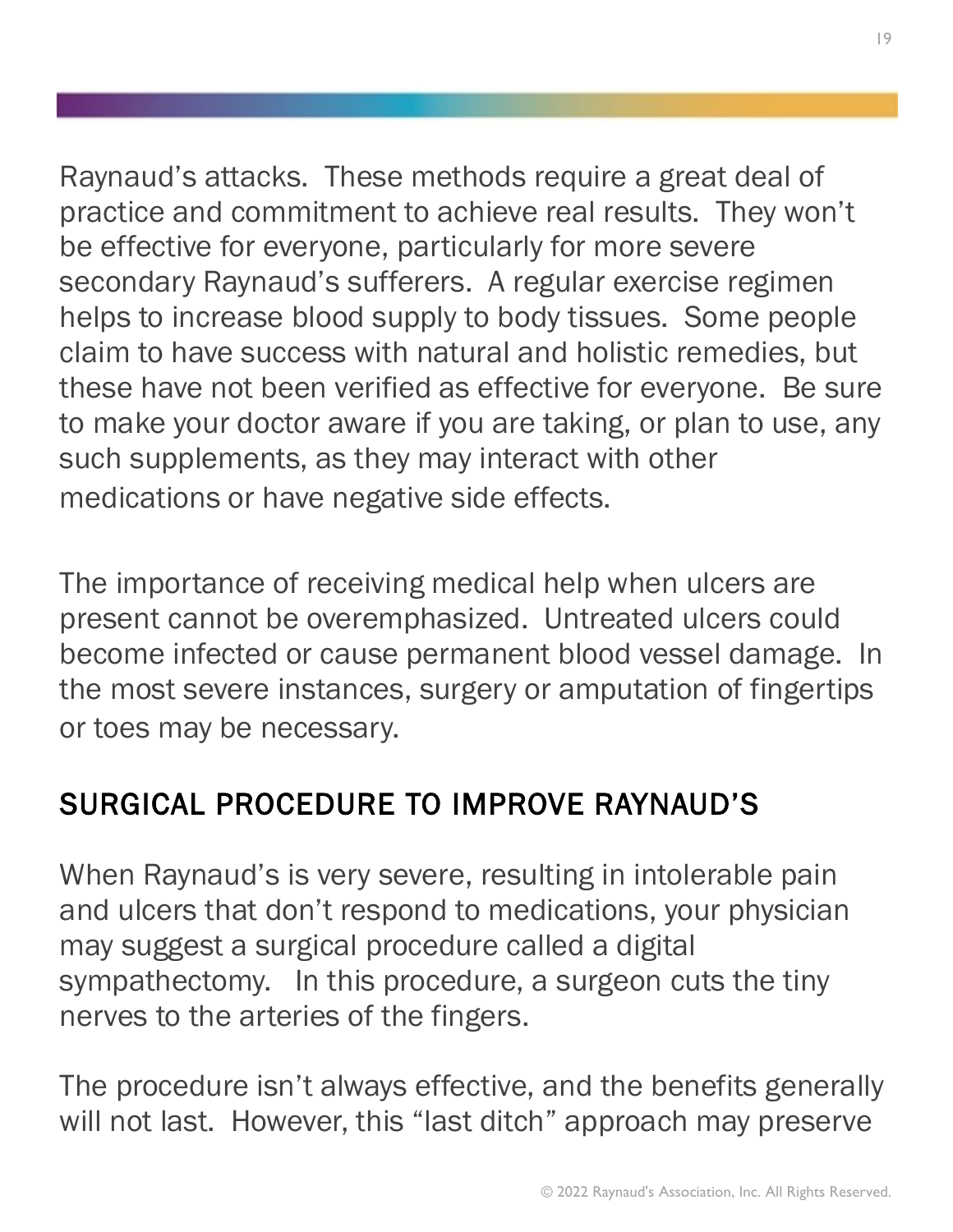the finger or toe from amputation. Some patients report that the procedure reduced their pain, healed their ulcers and/or prevented new ulcers from forming.

#### CAN MIGRAINE HEADACHES BE RELATED TO RAYNAUD'S?

There is some evidence that Raynaud's may be part of a generalized disorder of the body's overall vascular system.

Headaches occur when blood vessels open too much (ironically, just the opposite of what occurs during a Raynaud's episode). Headaches also may occur as a side effect to some of the medications taken for Raynaud's.

#### OTHER CONDITIONS TRIGGERED BY COLD AND STRESS

A condition known as chilblains results from defective blood circulation when the person is exposed to cold. The symptoms are swelling, inflammation, severe itching and a burning sensation. After the skin becomes itchy, it might turn red and swollen, then become tender to the touch.

Cold Urticaria or Physical Urticaria is a condition in which red allergic skin lesions and itching are produced by exposure to cold temperatures, water or mild trauma.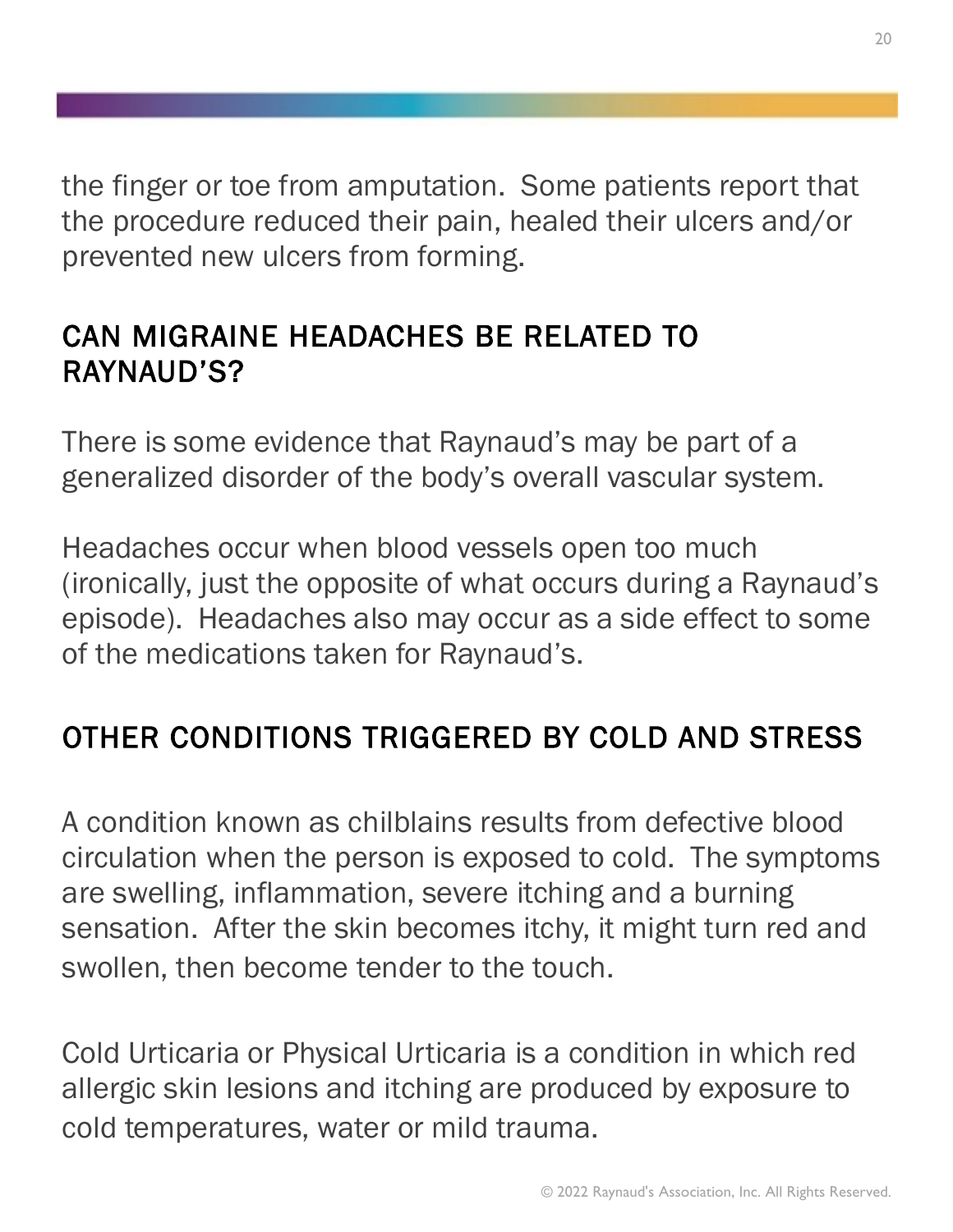One condition with symptoms and triggers very similar to Raynaud's (cold and stress) is called Acrocyanosis - a chronic circulatory disorder resulting from spasms of the small arteries of the skin. The skin goes through color changes from the lack of oxygen to the fingers or toes similar to the discoloration seen in Raynaud's sufferers. Other symptoms are severe sweating and swelling of the digits.

As with Raynaud's, seek a diagnosis and treatment from your physician if you suspect any of these conditions apply to you.

![](_page_20_Picture_2.jpeg)

*Rheumatologists are the most knowledgeable specialists about Raynaud's because they regularly treat people with the connective tissue diseases most closely associated with the condition.*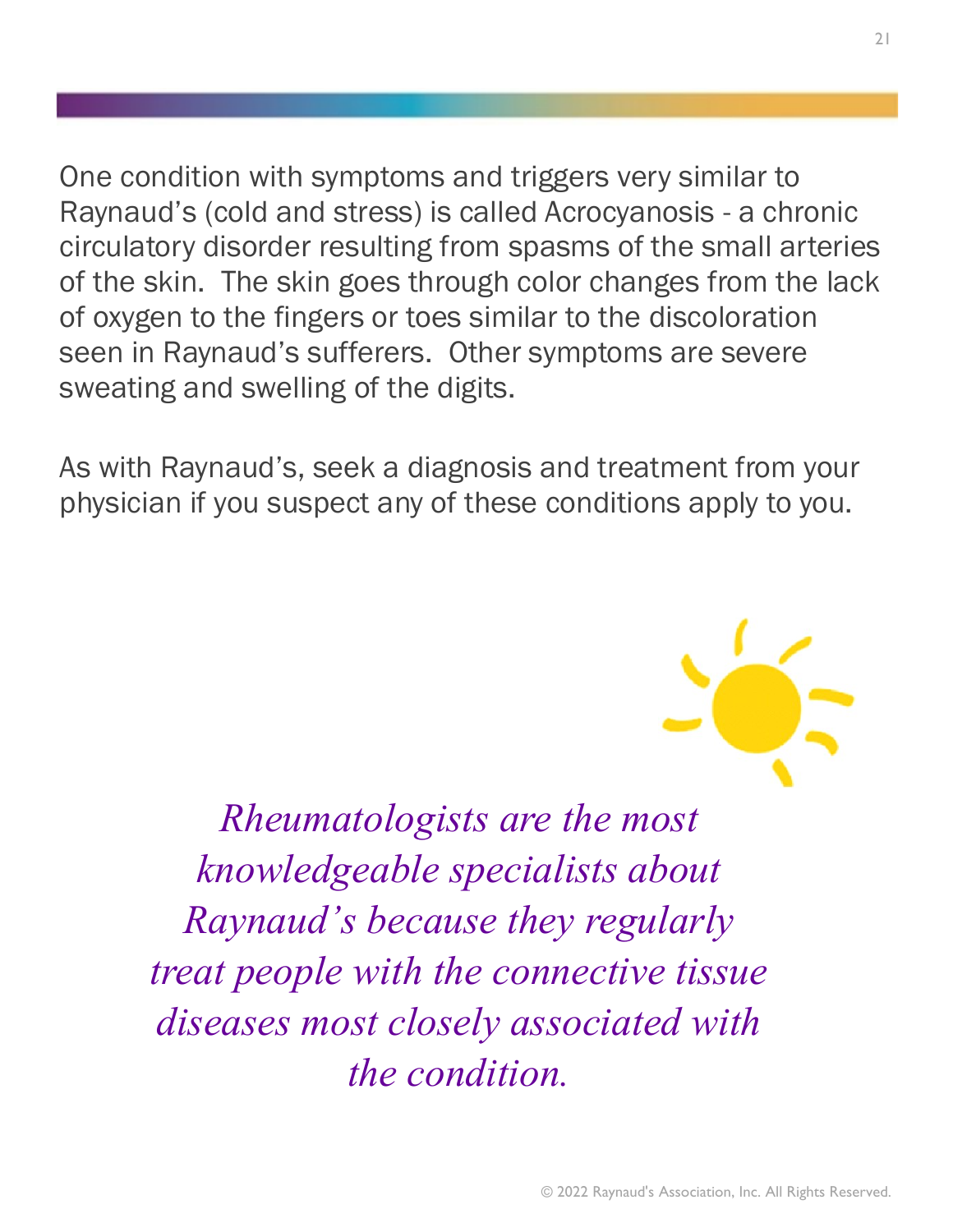# COPING & LIFESTYLE ISSUES

#### SIMPLE TECHNIQUES

To avoid a Raynaud's attack or provide quick relief, here are some simple techniques that may help:

• Dress warmly, and in layers. Wear a hat when outdoors in cold weather. Try to stay indoors during cold weather.

![](_page_21_Picture_4.jpeg)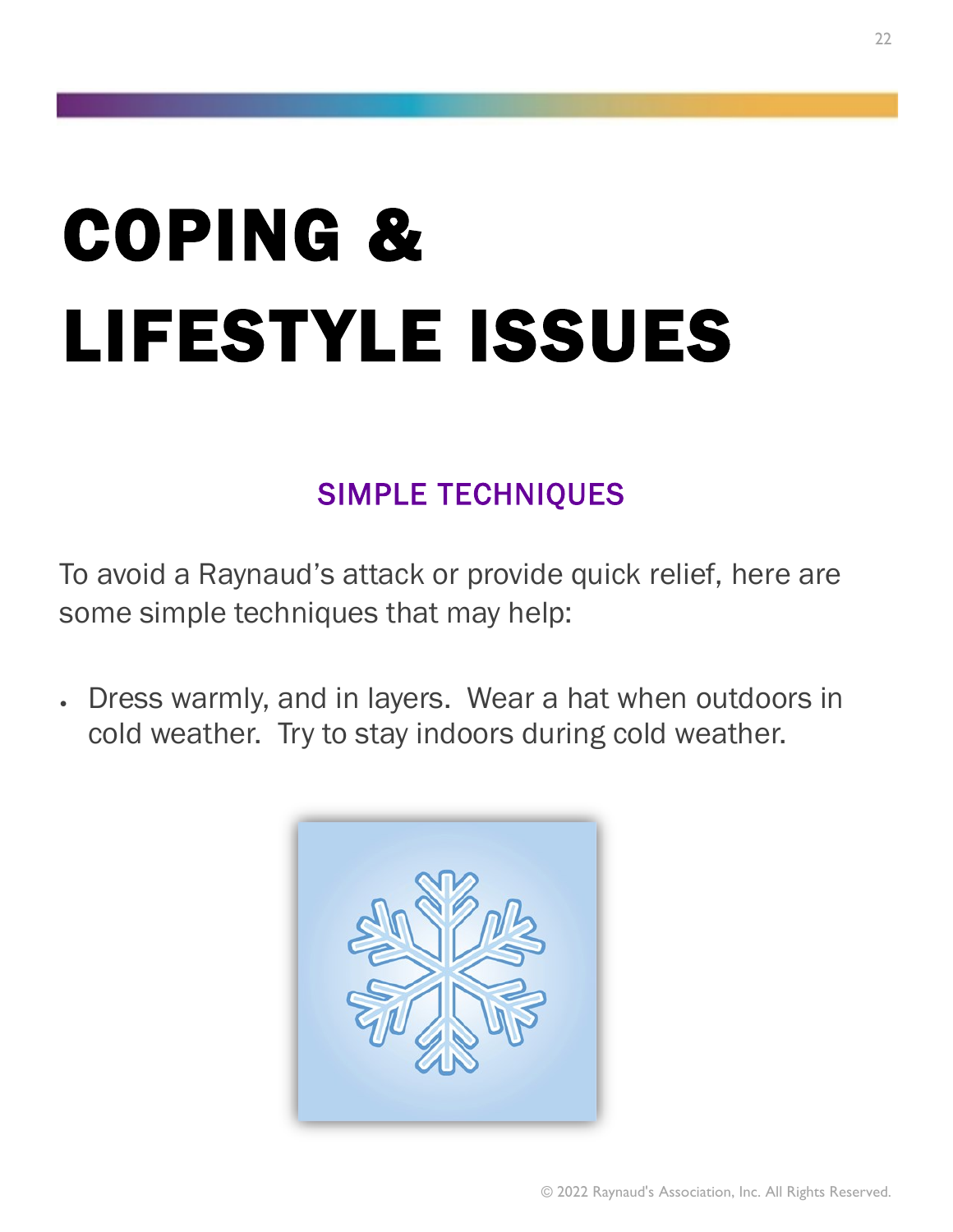- In cold weather or when exposed to air conditioning or cold temperatures (in the refrigerated section of a supermarket, for example), wear gloves. Mittens are even better protection. Use these even when handling frozen or refrigerated foods.
- Carry hand and foot warmers (found in many sporting goods and ski shops). One form of warmers, charcoal packs, heat up when they're exposed to air. Others have a metal disk that must be bent to activate the heat, resulting in a chemical reaction.
- Use insulated drinking glasses or mugs. Place a napkin or insulating material around them to protect your fingers from becoming cold.
- Place hands under warm (not hot) water to warm them up quickly.
- Don't smoke. Smoking narrows blood vessels even more and makes Raynaud's worse.
- Swing arms around in a windmill fashion to get the circulation going quickly.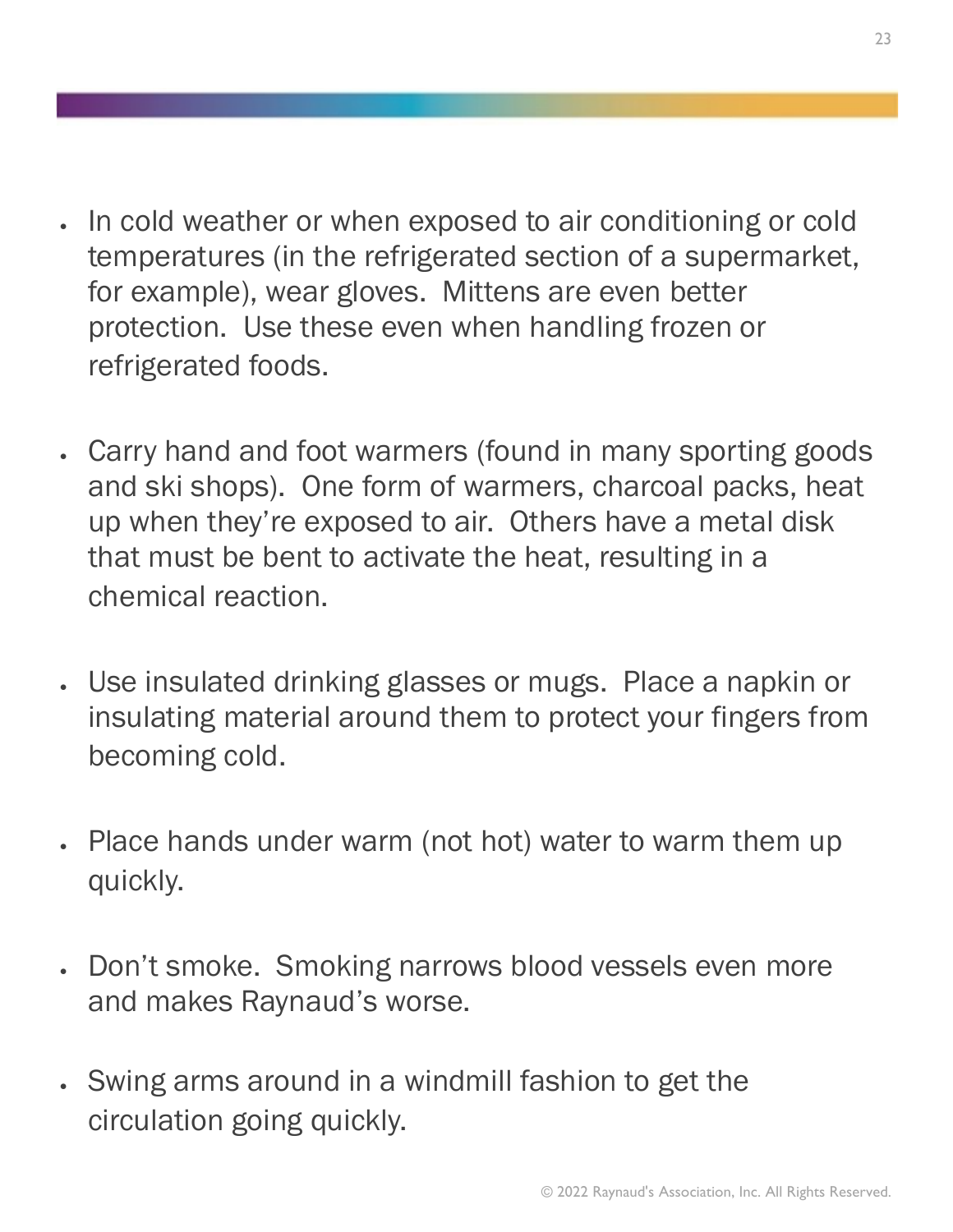The Raynaud's Association is a wonderful clearinghouse of information about such methods, products and services (and where they may be obtained). Many of our members share valuable tips, resources and insights.

Go to the "Marketplace" section of our website or review the "Hot Products" columns in our Cold Cuts newsletters for more information about any of the above-mentioned resources and products: www.raynauds.org

#### QUESTIONS & ANSWERS:

#### WILL IT HELP IF I MOVE TO A WARMER CLIMATE?

Bitter-cold winters make life miserable for many Raynaud's sufferers, but warmer climates also present challenges. Attacks can occur in air-conditioned spaces or when it's a breezy day. Take into consideration the degree of control you'll have over your environment during the day (i.e., in an office or retail store for work).

In the end, look at the full relocation opportunity from a lifestyle/family perspective and think through the environmental elements that you'll be dealing with at home, at work, and other venues. Keep in mind that stress brings on attacks as well as exposure to cold temperatures, and moving to a new location can trigger significant stress in anyone's life.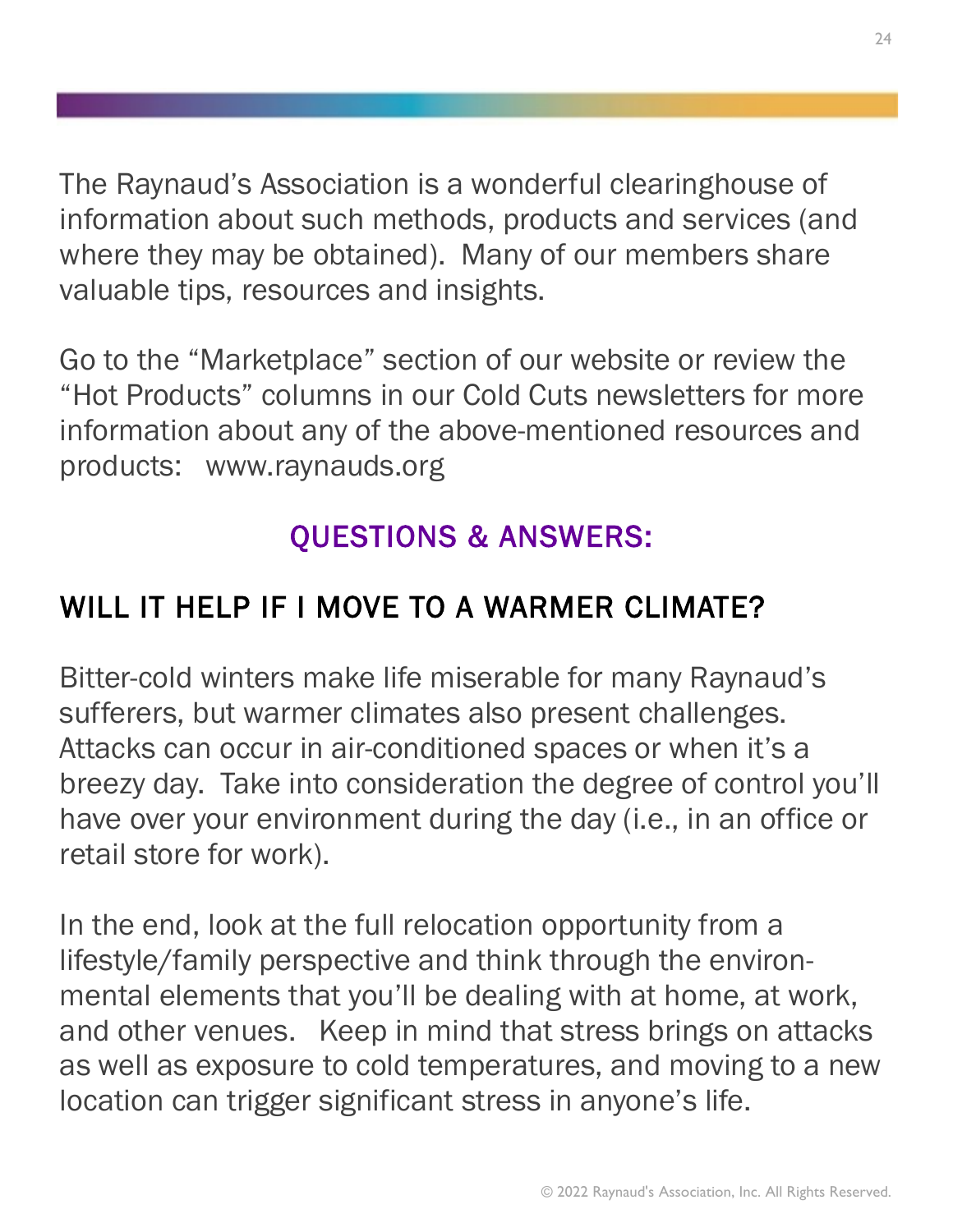#### WHY DO STRESS AND EMOTIONAL FACTORS TRIGGER RAYNAUD'S EPISODES?

Blood vessels are normally constricted when someone experiences strong emotions. Patients with Raynaud's have overactive vessels that become too narrow. The adrenaline that is released during strong emotions triggers the spasm.

#### HOW DO SOME OF THE SELF-HELP TECHNIQUES WORK?

As mentioned earlier, self-help, relaxation techniques, such as biofeedback and Tai Chi, work for some people to reduce the severity and/or frequency of Raynaud's attacks.

*Biofeedback* is a technique whereby individuals train themselves to increase the blood supply to their extremities. Often, a wire is taped to the fingers. The wire is attached to a gauge or computer that indicates whether the finger temperature is going up or down. The person is then asked to imagine he or she is in a warm room, at the beach, etc. Relaxation tapes may be used.

With practice, the person can learn to raise his or her finger (and overall body) temperature. After a while, the response becomes automatic. This technique appears to work better for people with primary, as opposed to secondary, Raynaud's.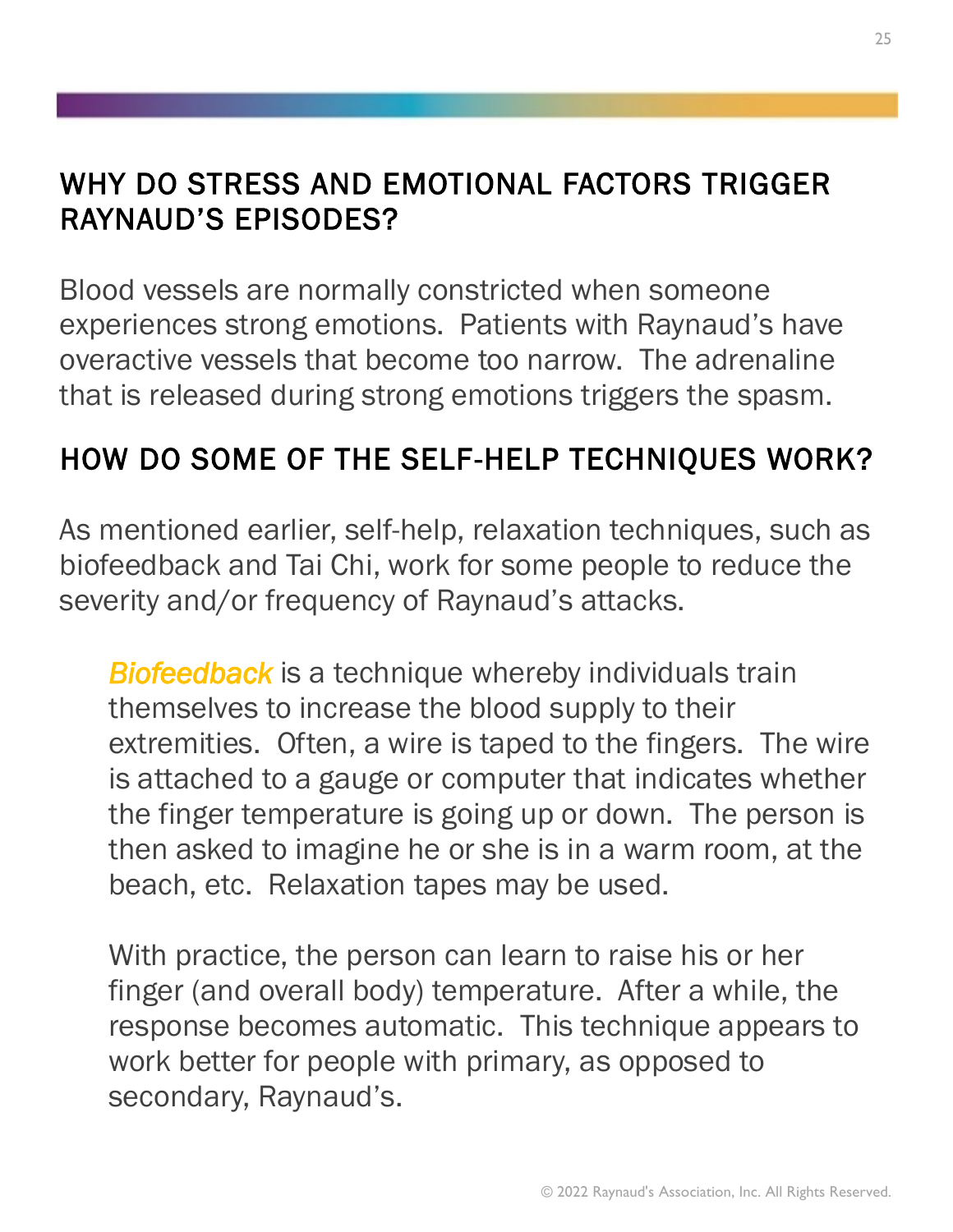*Tai Chi* is a Chinese martial art that generates a strong flow of internal energy (chi) throughout the body. Being aware of this internal energy allows one to direct more heat to the body extremities. The practice of Tai Chi can help to calm the mind, relax the body and improve your health.

*Qigong* (pronounced chee-gong) resembles Tai Chi as both have roots in Chinese medicine and focus on building life energy (chi), but is a more simple and gentle practice. It's been used to help cancer patients and those suffering from depression, but for Raynaud's sufferers, it can potentially relax the mind and body, and help combat stress.

#### WILL RAYNAUD'S GET WORSE OVER TIME?

Not necessarily. Sometimes Raynaud's improves or symptoms simply disappear. Unfortunately, there is no clear pattern for either prognosis.

What's important to know is that Raynaud's is a conditioned response. That means the more attacks you have, the more likely you are to have more frequent attacks and they can get progressively more severe. Repeated exposure to the cold and stress can aggravate the condition, increasing the frequency and severity of attacks over time.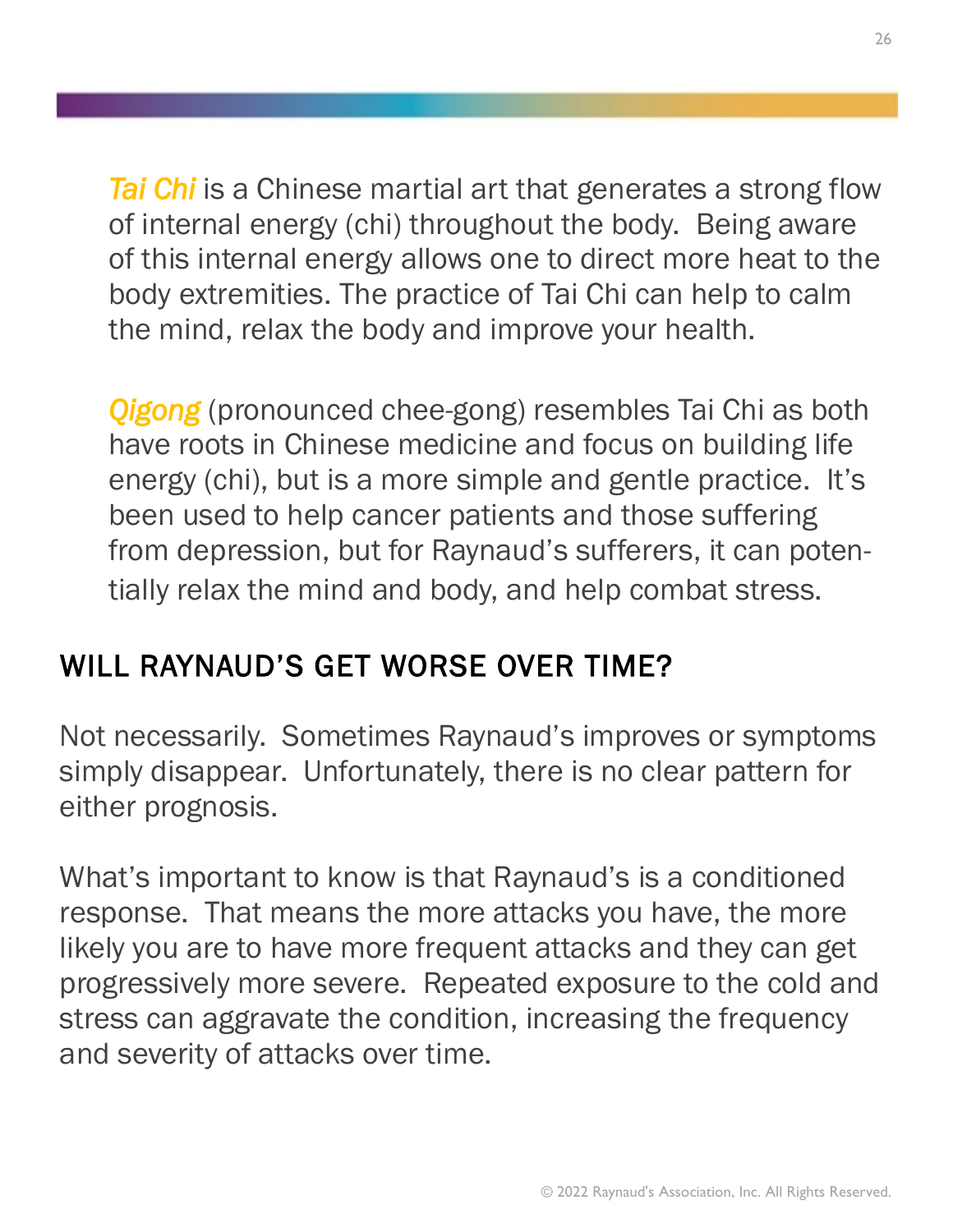By the same token, if you can decrease the onset of attacks, you are less likely to trigger future ones, and while they won't necessarily go away, they can become less frequent and less intense. That's why it's important to dress properly, avoid exposure and stress when possible (gloves in the freezer, etc.), and make whatever lifestyle changes you can that may help reduce the onset of attacks.

So we're not helpless on this issue. We do have some (albeit limited) control over the condition. And if we don't take control, long term – at the extreme – we can do permanent damage to our blood vessels.

![](_page_26_Picture_2.jpeg)

*Warmer climates also present challenges. Before relocating, take into consideration the environmental elements you'll be dealing with at home, at work, and other venues throughout the day.*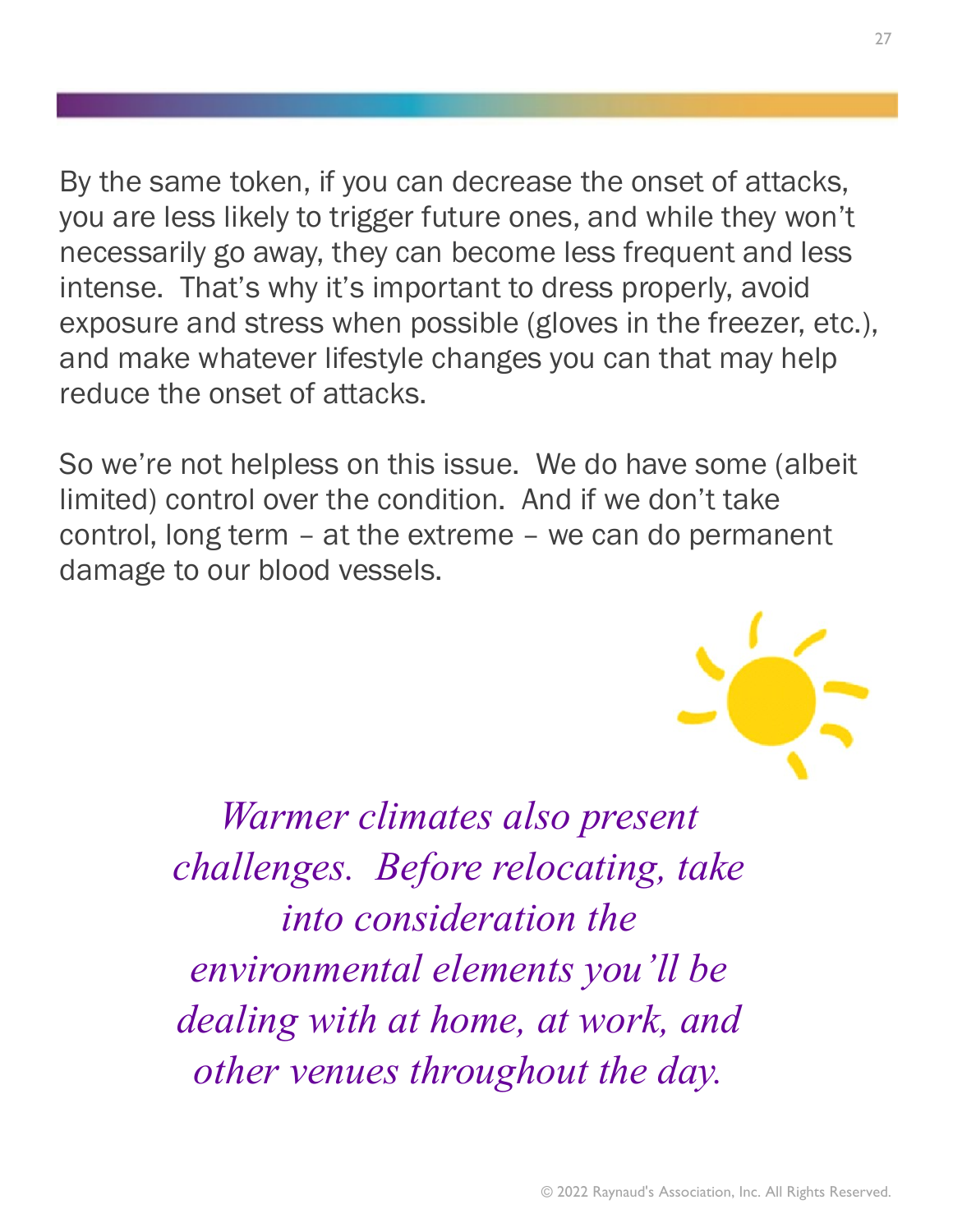## RAYNAUD'S RESEARCH

Unfortunately, most research to date has focused on treatment, as opposed to cause and cure.

#### NIH TREATMENT STUDY

The most robust clinical research to date was conducted in the mid 1990's by the National Institutes of Health (NIH).

![](_page_27_Picture_4.jpeg)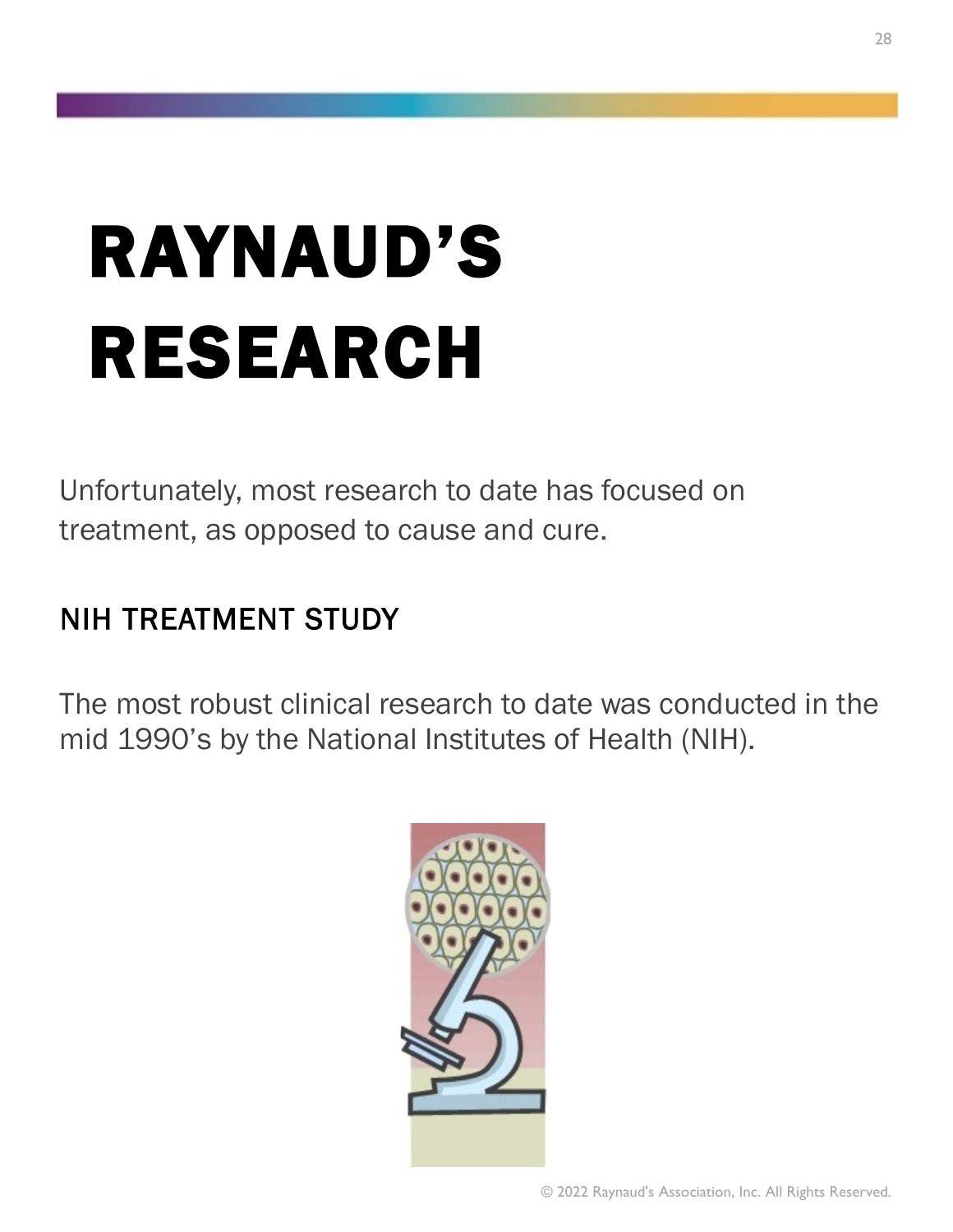It studied the impact of calcium channel blocker drugs (specifically nifedipine) and biofeedback on patients with Raynaud's.

The results were positive for nifedipine, with a significant reduction in verified attacks among Raynaud's patients compared to those taking a placebo. Biofeedback therapy did not prove to generate significant reductions in attacks; however, as the sample included those not committed to the practice, the jury may still be out on the potential for this selfhelp technique.

#### ALPHA2 RECEPTOR RESEARCH

One of the most promising research studies to date is Dr. Nicholas Flavahan's work at Ohio State involving Alpha 2 receptors.

His research study focused on the body's blood vessels and how they interact with norepinephrine - a chemical produced by the body to maintain blood pressure - and Alpha2A receptors, proteins found on the surface of cells in the blood vessels. Flavahan states that "our bodies continuously use norepinephrine and these receptor proteins to control blood flow and to maintain blood pressure.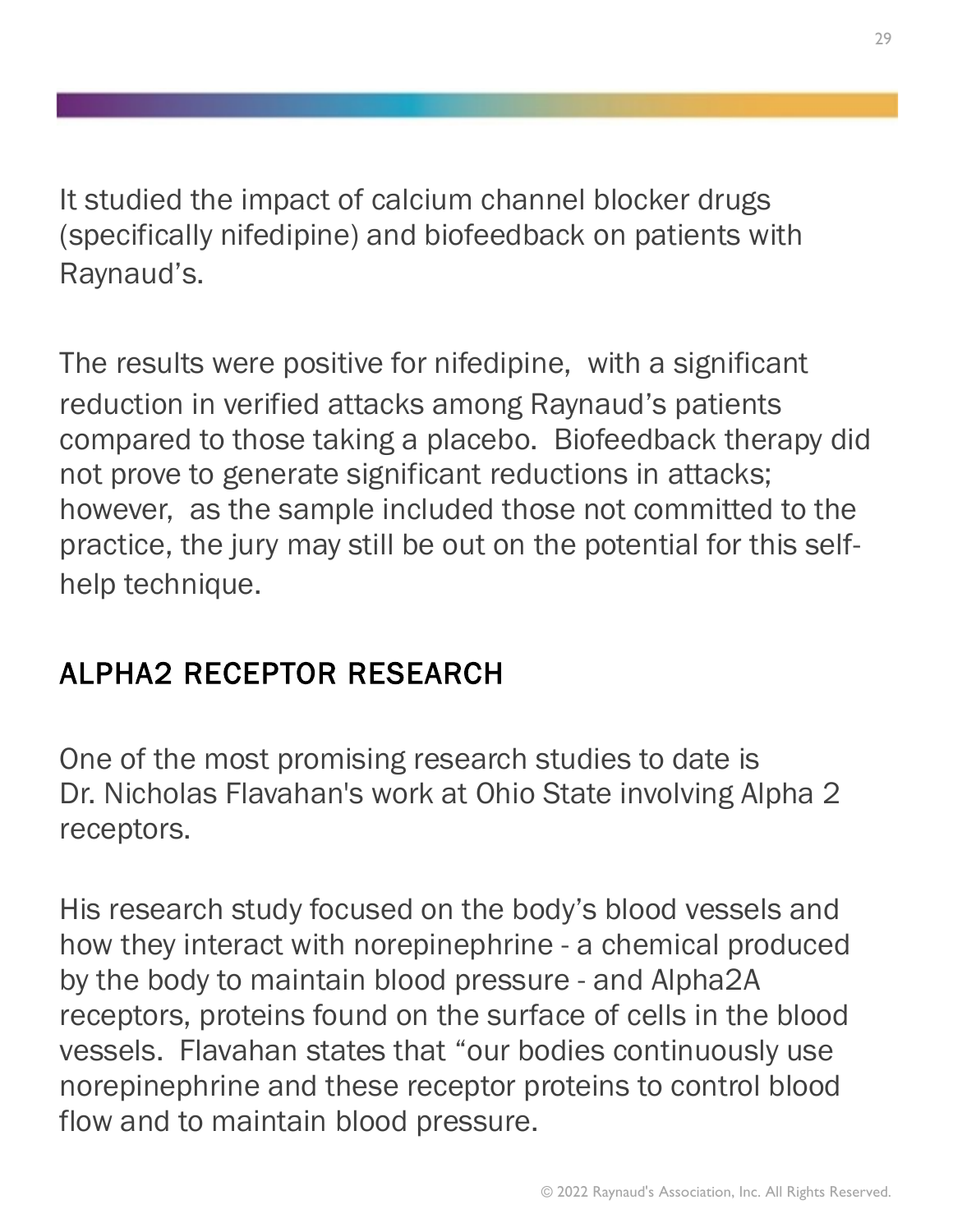The study revealed that when the temperature of cells decreases, another type of receptor protein - Alpha-2C receptors gets involved. The Alpha-2C's move to the surface of the cell and start interacting with norepinephrine, thus causing blood vessels in the extremities to constrict when they are cold. This reaction works to send blood to our vital organs for protection in times of stress and exposure to the cold. For Raynaud's sufferers, our reaction is extreme, meaning little or no blood travels to our extremities for a concentrated period of time. The result is painful, and - under very severe conditions can do permanent damage to our blood vessels.

What Flavahan learned is that by preventing the interaction between norepinephrine and the Alpha-2C receptors, the skin's blood vessels no longer constricted when exposed to cold temperatures. He's quoted as saying that targeting the function of the Alpha-2C receptors, "should be a great therapy for Raynaud's Phenomenon. Because we only use them when we're cold, blocking their function should have little or no side effects."

Ten years passed before there was more news on the preventative treatment potential of Alpha-2C receptors for Raynaud's sufferers. In a study reported in 2012, senior study author Maqsood Chotani, a principal investigator at the Research Institute at Nationwide Children's Hospital in Columbus, Ohio, identified new players that influence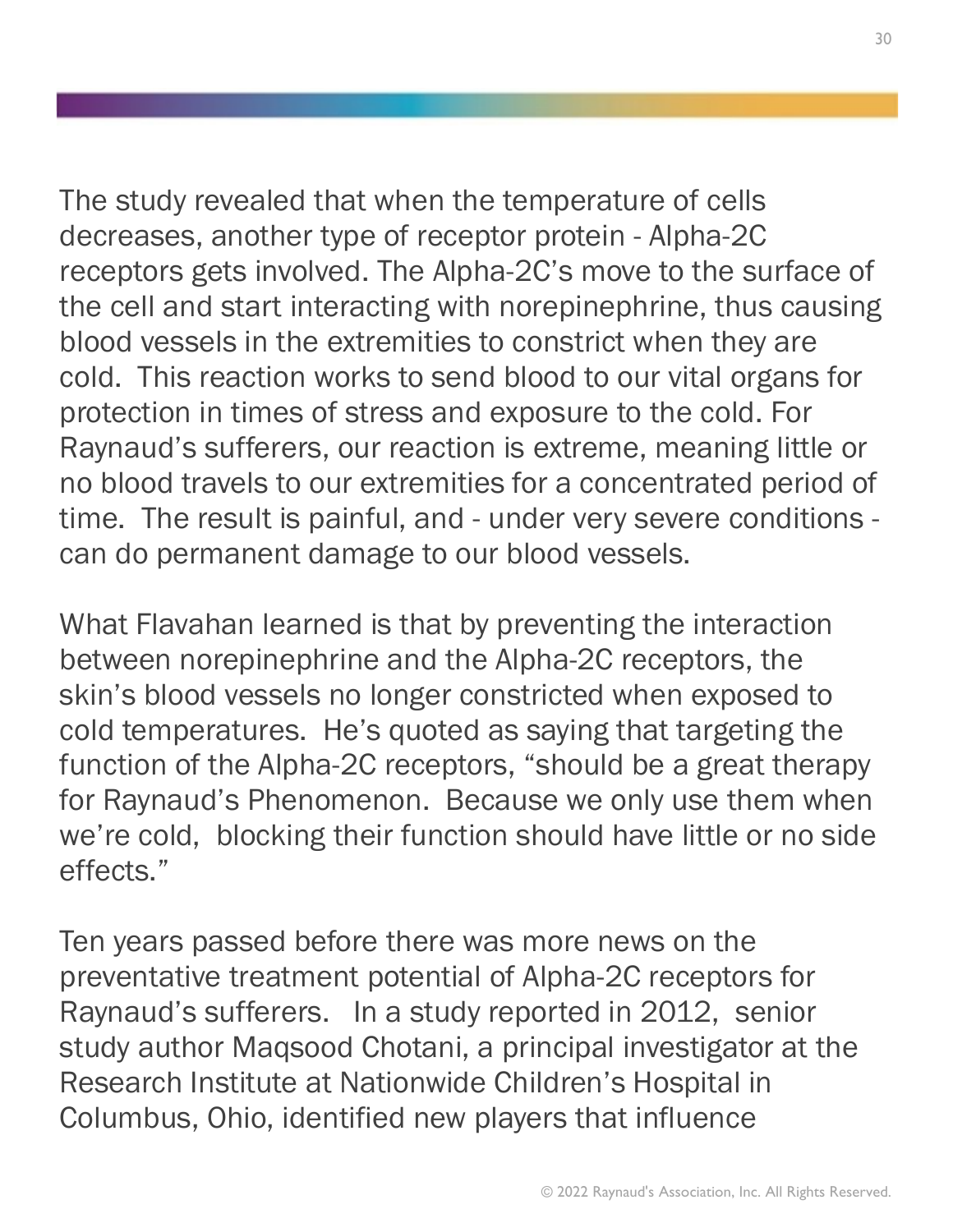adrenergic receptor function in small blood vessels and contradicted the original view of how the Alpha-2C receptors function in this process.

"The Alpha-2C receptor has a specialized role; in fact, we believe it is a stress-responsive receptor and, in this case, it's actually conserving body heat," he said. "So we know how the receptor is regulated in health. In disease - like Raynaud's there could be a dysfunction, there could be over-activity of the new players we have identified in this study."

While there's still much more research work to be done, there's hope that drugs targeting these Alpha-2C receptors could open up new treatment options for Frosties.

#### ERECTILE DYSFUNCTION DRUG RESEARCH

More recent research has shown promise in using ED drugs such as sildenafil (Viagra®), vardenafil (Levitra®), and tadalafil (Cialis®) in treating Raynaud's symptoms, particularly when traditional treatments such as vasodilators and topical nitroglycerine-based creams provide insufficient relief or aren't well tolerated.

These drugs, while typically prescribed for ED in males, act as vasodilators which work to increase blood flow. In a number of studies, they've been found to reduce the frequency and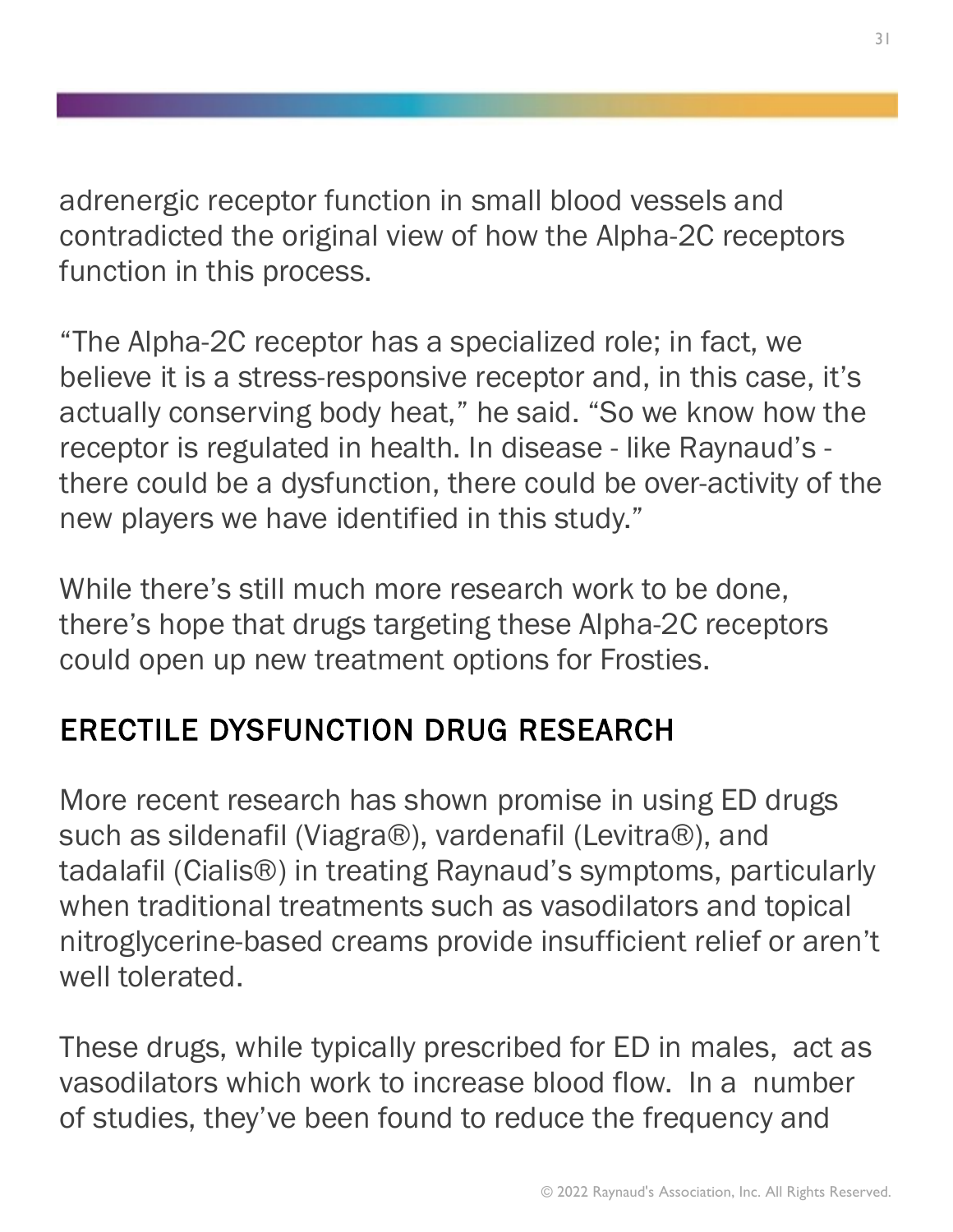duration of Raynaud's attacks through increased blood flow to the extremities of Raynaud's sufferers—including females.

Even with their promising results in limited studies, these medications will not be a viable option for all sufferers. Raynaud's patients report both positive and negative feedback, so work with your doctor to determine if they are right for you.

As for insurance coverage using these drugs off-label, it can take a lot of lobbying, but some Raynaud's patients have been successful with their insurance providers. The key is to be persistent.

#### BOTOX® INJECTIONS

The use of Botox® injections to alleviate Raynaud's symptoms is still in the trial phase, but there have been some limited studies suggesting it has potential. The theory behind the research is that Botox® may block the action of noradrenaline, the chemical that triggers the constriction of blood vessels in Raynaud's attacks. In the trials, participants receive the Botox® injections in one hand, while the other hand remains the "control" used for comparison.

Results of an initial study were promising enough that additional trials were scheduled at Emory University and Southern Illinois University School of Medicine. Unfortunately these are small studies, but at least it's progress.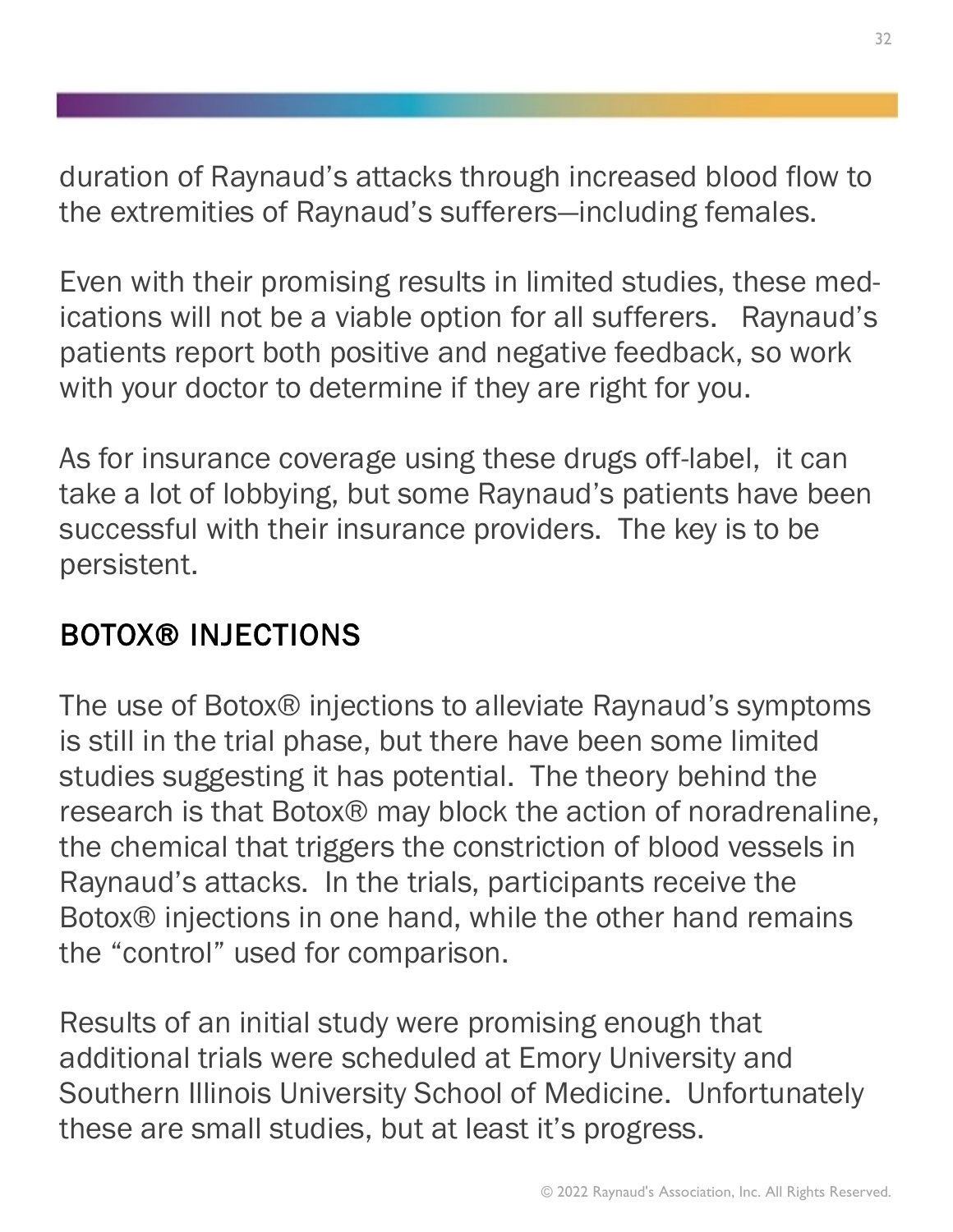Let's hope these and other results for new and improved treatments show promise, and that researchers continue to find creative solutions to bring relief to Raynaud's sufferers.

![](_page_32_Picture_1.jpeg)

*Erectile dysfunction drugs have been found to reduce the frequency and duration of Raynaud's attacks through increased blood flow to the extremities of Raynaud's sufferers including females.*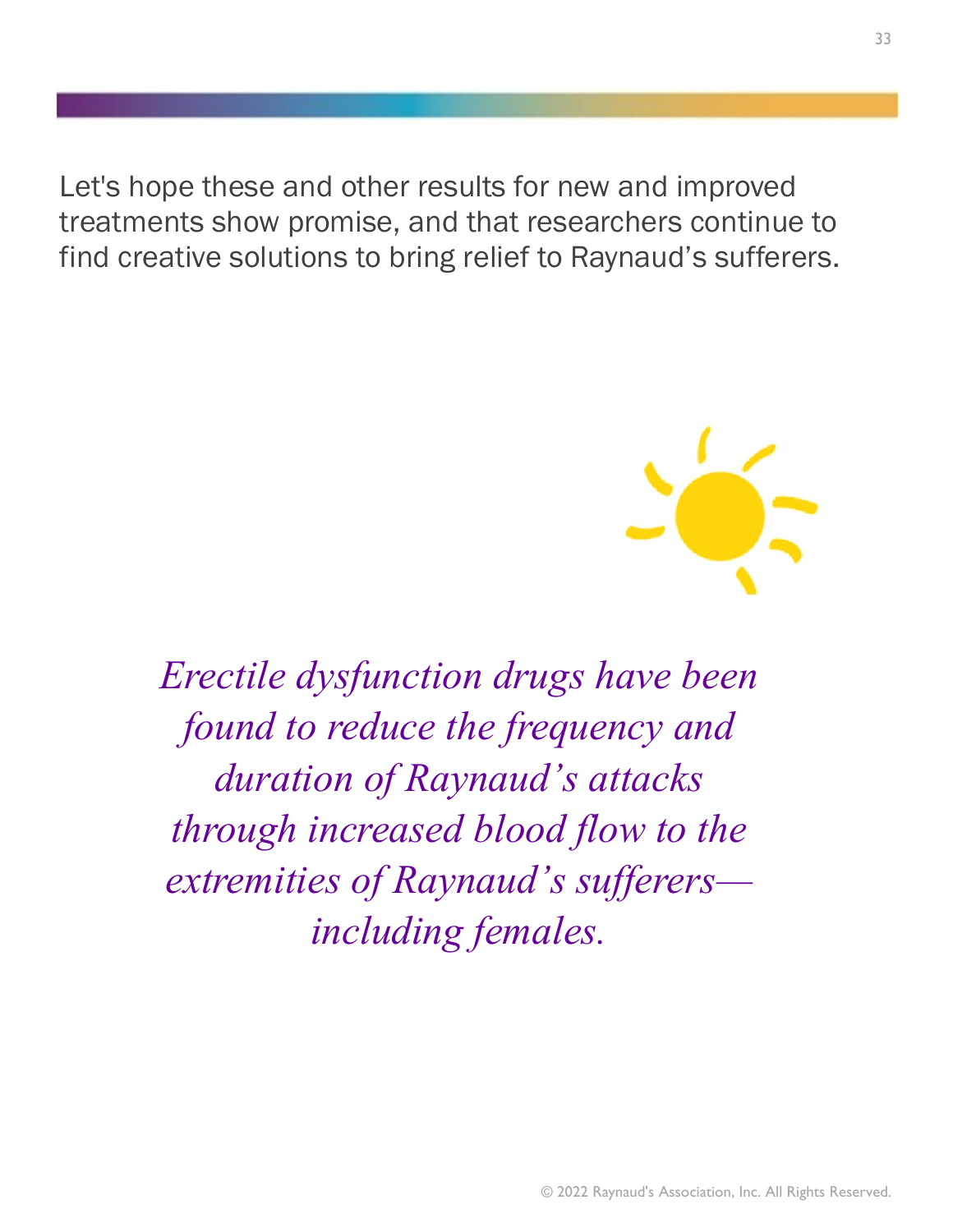### THE RAYNAUD'S ASSOCIATION: *A Warm Voice*

*If you've sometimes felt that no one really understands your discomfort, or were afraid to go it alone with a problem for which there was no help, then the Raynaud' s Association was created just for you.* 

*The Association's web site provides useful information, product reviews and tips for dealing with Raynaud's. In the site's online Discussion Forum, sufferers from across the globe informally exchange ideas on coping with daily activities, trade information on products, share personal experiences, and discuss medical issues. Don't ignore your discomfort — fight back and take control! Please support our work by making a donation to the Raynaud' s Association.*

For more information and to make a donation, contact us at: [www.raynauds.org](http://www.raynauds.org) 800-280-8055 [info@raynauds.org](mailto:info@raynauds.org)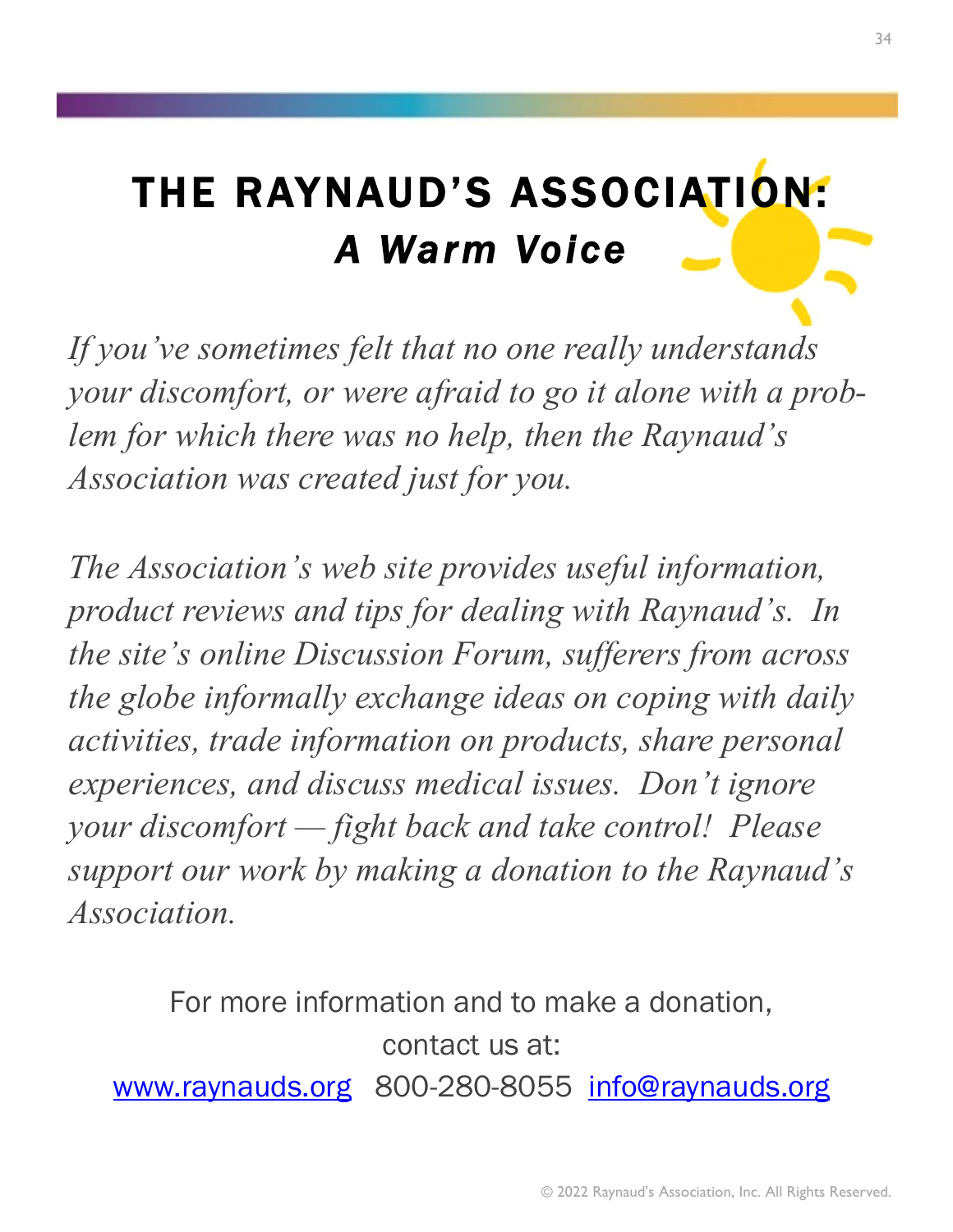### Special Thanks

#### Medical Advisory Board

*Daniel E. Furst, M.D. UCLA Med School-Rheumatology Division*

*Thomas Lehman, M.D. Cornell University, Hospital for Special Surgery* 

*Maureen D. Mayes, M.D., M.P.H. University of Texas-Houston Medical School* 

#### Resources

*The Raynaud's Association acknowledges and thanks the following sources for their expertise and contributions to the understanding of Raynaud's: Fredrick Wigley, M.D., Johns-Hopkins University; Maureen Mayes, M.D. ("The Scleroderma Book," Oxford University Press), National Institutes of Health, Scleroderma Foundation, Lupus Foundation, Arthritis Foundation, and the Raynaud's & Scleroderma Association (UK).*

#### Corporate Sponsor

*We appreciate the generous support of our Corporate Sponsor [Sweater](https://www.sweaterchalet.com/)  [Chalet,](https://www.sweaterchalet.com/) an online merchant offering 100% wool quality clothing, including Norlender, Dachstein Woolwear, and Öjbro's gloves and mittens.*

![](_page_34_Picture_9.jpeg)

![](_page_34_Picture_10.jpeg)

from Sweden & all the fingers and thumbs rejoiced